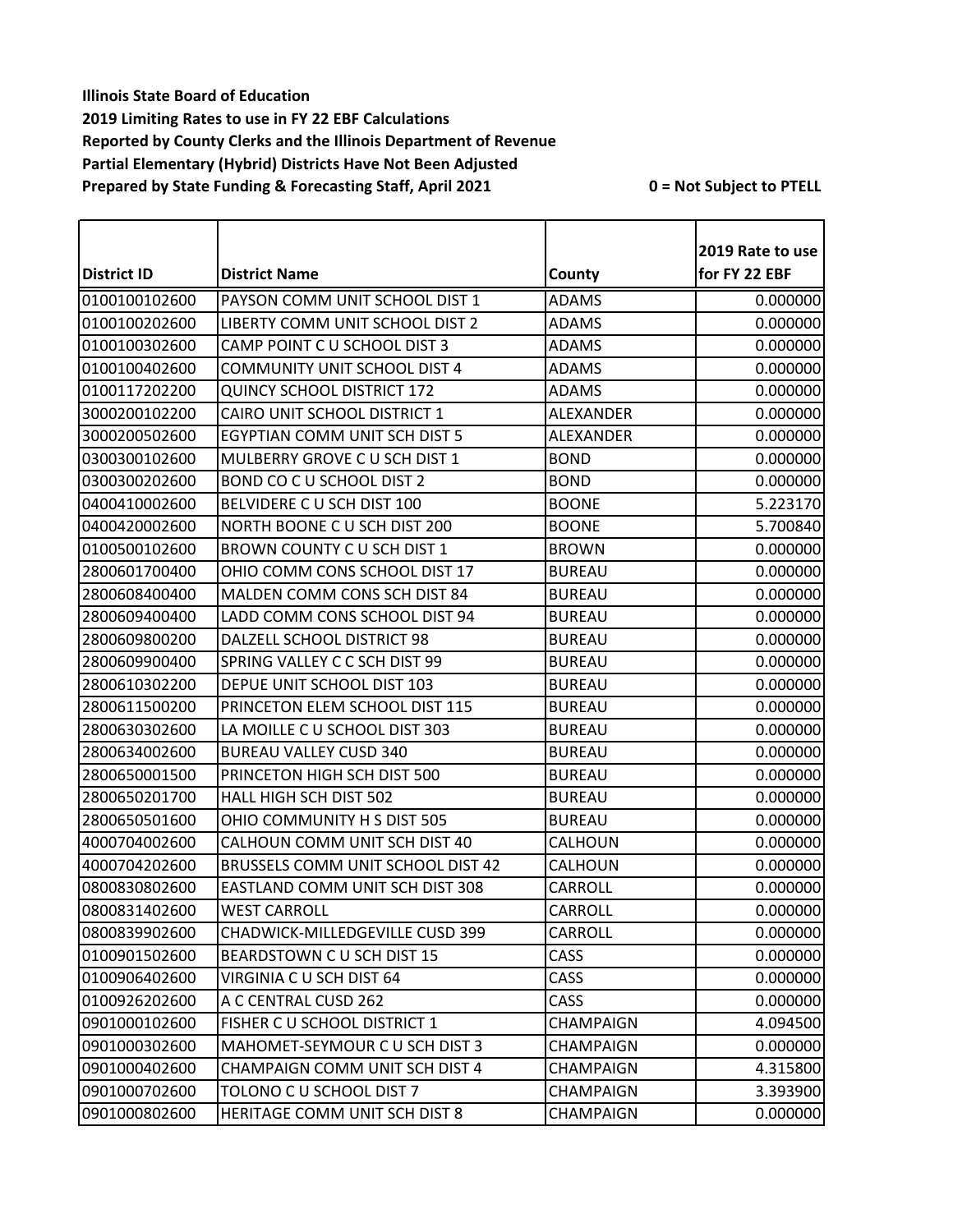| <b>District ID</b> | <b>District Name</b>                 | County           | 2019 Rate to use<br>for FY 22 EBF |
|--------------------|--------------------------------------|------------------|-----------------------------------|
| 0901011602200      | URBANA SCHOOL DIST 116               | CHAMPAIGN        | 5.333300                          |
| 0901013000400      | THOMASBORO C C SCHOOL DIST 130       | CHAMPAIGN        | 2.524700                          |
| 0901013700200      | RANTOUL CITY SCHOOL DIST 137         | CHAMPAIGN        | 4.763200                          |
| 0901014200400      | LUDLOW C C SCHOOL DIST 142           | CHAMPAIGN        | 3.153800                          |
| 0901016900400      | ST JOSEPH C C SCHOOL DIST 169        | CHAMPAIGN        | 2.353300                          |
| 0901018800400      | GIFFORD C C SCHOOL DIST 188          | <b>CHAMPAIGN</b> | 2.571000                          |
| 0901019301700      | RANTOUL TOWNSHIP H S DIST 193        | CHAMPAIGN        | 2.754200                          |
| 0901019700400      | PRAIRIEVIEW-OGDEN CCSD 197           | CHAMPAIGN        | 0.000000                          |
| 0901030501600      | ST JOSEPH OGDEN C H S DIST 305       | CHAMPAIGN        | 0.000000                          |
| 0301100102600      | MORRISONVILLE C U SCH DIST 1         | <b>CHRISTIAN</b> | 0.000000                          |
| 0301100302600      | TAYLORVILLE C U SCH DIST 3           | <b>CHRISTIAN</b> | 3.754340                          |
| 0301100402600      | <b>EDINBURG C U SCH DIST 4</b>       | <b>CHRISTIAN</b> | 3.702550                          |
| 0301100802600      | PANA COMM UNIT SCHOOL DIST 8         | <b>CHRISTIAN</b> | 0.000000                          |
| 0301101402400      | SOUTH FORK SCHOOL DISTRICT 14        | <b>CHRISTIAN</b> | 4.040860                          |
| 11012002C2600      | MARSHALL C U SCHOOL DIST 2C          | <b>CLARK</b>     | 0.000000                          |
| 11012003C2600      | MARTINSVILLE C U SCH DIST 3C         | <b>CLARK</b>     | 0.000000                          |
| 11012004C2600      | CASEY-WESTFIELD C U SCH DIST 4C      | <b>CLARK</b>     | 0.000000                          |
| 1201301002600      | CLAY CITY COMM UNIT DIST 10          | <b>CLAY</b>      | 0.000000                          |
| 1201302502600      | NORTH CLAY C U SCHOOL DISTRICT 25    | <b>CLAY</b>      | 0.000000                          |
| 1201303502600      | FLORA COMM UNIT SCH DIST 35          | <b>CLAY</b>      | 0.000000                          |
| 1301400102600      | CARLYLE C U SCHOOL DISTRICT 1        | <b>CLINTON</b>   | 0.000000                          |
| 1301400302600      | WESCLIN C U SCHOOL DISTRICT 3        | <b>CLINTON</b>   | 0.000000                          |
| 1301401200400      | <b>BREESE SCHOOL DISTRICT 12</b>     | <b>CLINTON</b>   | 0.000000                          |
| 1301402100200      | <b>AVISTON SCHOOL DISTRICT 21</b>    | <b>CLINTON</b>   | 0.000000                          |
| 1301404600200      | WILLOW GROVE SCHOOL DISTRICT 46      | <b>CLINTON</b>   | 0.000000                          |
| 1301405700200      | <b>BARTELSO SCHOOL DISTRICT 57</b>   | <b>CLINTON</b>   | 0.000000                          |
| 1301406000200      | <b>GERMANTOWN SCHOOL DISTRICT 60</b> | <b>CLINTON</b>   | 0.000000                          |
| 1301406200200      | DAMIANSVILLE SCHOOL DISTRICT 62      | <b>CLINTON</b>   | 0.000000                          |
| 1301406300200      | ALBERS SCHOOL DISTRICT 63            | <b>CLINTON</b>   | 0.000000                          |
| 1301407101600      | CENTRAL COMMUNITY H S DIST 71        | <b>CLINTON</b>   | 0.000000                          |
| 1301414150200      | ST ROSE SCHOOL DISTRICT 14-15        | <b>CLINTON</b>   | 0.000000                          |
| 1301418600200      | NORTH WAMAC SCHOOL DISTRICT 186      | <b>CLINTON</b>   | 0.000000                          |
| 1101500102600      | CHARLESTON C U SCHOOL DIST 1         | <b>COLES</b>     | 4.246580                          |
| 1101500202600      | MATTOON C U SCHOOL DIST 2            | <b>COLES</b>     | 4.384980                          |
| 1101500502600      | OAKLAND C U SCHOOL DIST 5            | COLES            | 0.000000                          |
| 0501601500400      | PALATINE C C SCHOOL DIST 15          | <b>COOK</b>      | 3.331000                          |
| 0501602100400      | WHEELING C C SCHOOL DIST 21          | <b>COOK</b>      | 4.374000                          |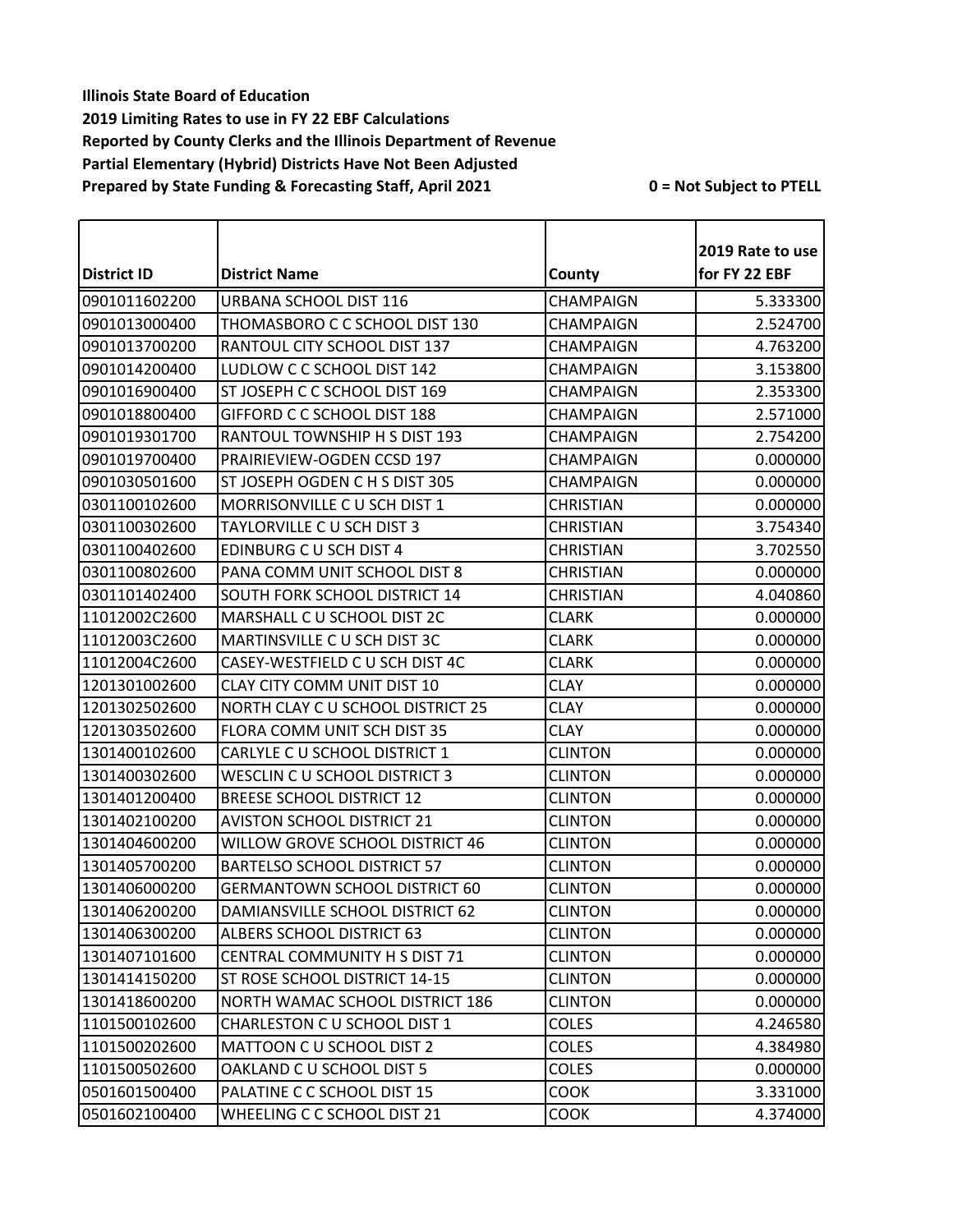| <b>District ID</b> | <b>District Name</b>                  | County      | 2019 Rate to use<br>for FY 22 EBF |
|--------------------|---------------------------------------|-------------|-----------------------------------|
|                    |                                       |             |                                   |
| 0501602300200      | PROSPECT HEIGHTS SCHOOL DIST 23       | <b>COOK</b> | 3.103000                          |
| 0501602500200      | <b>ARLINGTON HEIGHTS SCH DIST 25</b>  | <b>COOK</b> | 3.037000                          |
| 0501602600200      | RIVER TRAILS SCHOOL DIST 26           | <b>COOK</b> | 3.711000                          |
| 0501602700200      | NORTHBROOK ELEM SCHOOL DIST 27        | <b>COOK</b> | 2.861000                          |
| 0501602800200      | NORTHBROOK SCHOOL DIST 28             | COOK        | 2.681000                          |
| 0501602900200      | SUNSET RIDGE SCHOOL DIST 29           | <b>COOK</b> | 2.631000                          |
| 0501603000200      | NORTHBROOK/GLENVIEW SCH DIST 30       | <b>COOK</b> | 2.679000                          |
| 0501603100200      | WEST NORTHFIELD SCHOOL DIST 31        | <b>COOK</b> | 2.448000                          |
| 0501603400400      | <b>GLENVIEW C C SCHOOL DIST 34</b>    | <b>COOK</b> | 2.409000                          |
| 0501603500200      | <b>GLENCOE SCHOOL DIST 35</b>         | COOK        | 2.918000                          |
| 0501603600200      | WINNETKA SCHOOL DIST 36               | <b>COOK</b> | 2.824000                          |
| 0501603700200      | AVOCA SCHOOL DIST 37                  | <b>COOK</b> | 2.506000                          |
| 0501603800200      | KENILWORTH SCHOOL DIST 38             | <b>COOK</b> | 3.380000                          |
| 0501603900200      | WILMETTE SCHOOL DIST 39               | <b>COOK</b> | 2.856000                          |
| 0501605400400      | <b>SCHAUMBURG C C SCHOOL DIST 54</b>  | <b>COOK</b> | 3.545000                          |
| 0501605700200      | MOUNT PROSPECT SCHOOL DIST 57         | COOK        | 3.389000                          |
| 0501605900400      | COMM CONS SCH DIST 59                 | <b>COOK</b> | 2.593000                          |
| 0501606200400      | DES PLAINES C C SCH DIST 62           | <b>COOK</b> | 3.575000                          |
| 0501606300200      | <b>EAST MAINE SCHOOL DIST 63</b>      | COOK        | 2.886000                          |
| 0501606400400      | PARK RIDGE C C SCHOOL DIST 64         | <b>COOK</b> | 3.615000                          |
| 0501606500400      | <b>EVANSTON C C SCHOOL DIST 65</b>    | <b>COOK</b> | 3.022000                          |
| 0501606700200      | <b>GOLF ELEM SCHOOL DIST 67</b>       | <b>COOK</b> | 2.425000                          |
| 0501606800200      | <b>SKOKIE SCHOOL DIST 68</b>          | <b>COOK</b> | 2.519000                          |
| 0501606900200      | <b>SKOKIE SCHOOL DIST 69</b>          | COOK        | 4.594000                          |
| 0501607000200      | MORTON GROVE SCHOOL DIST 70           | <b>COOK</b> | 3.310000                          |
| 0501607100200      | NILES ELEM SCHOOL DIST 71             | <b>COOK</b> | 1.803000                          |
| 0501607200200      | <b>SKOKIE FAIRVIEW SCHOOL DIST 72</b> | <b>COOK</b> | 2.074000                          |
| 0501607300200      | <b>EAST PRAIRIE SCHOOL DIST 73</b>    | <b>COOK</b> | 3.090000                          |
| 0501607350200      | <b>SKOKIE SCHOOL DIST 73-5</b>        | <b>COOK</b> | 4.632000                          |
| 0501607400200      | LINCOLNWOOD SCHOOL DIST 74            | <b>COOK</b> | 3.133000                          |
| 0501620201700      | <b>EVANSTON TWP H S DIST 202</b>      | <b>COOK</b> | 1.949000                          |
| 0501620301700      | NEW TRIER TWP H S DIST 203            | <b>COOK</b> | 1.866000                          |
| 0501620701700      | MAINE TOWNSHIP H S DIST 207           | <b>COOK</b> | 2.283000                          |
| 0501621101700      | TOWNSHIP H S DIST 211                 | <b>COOK</b> | 2.749000                          |
| 0501621401700      | TOWNSHIP HIGH SCHOOL DIST 214         | <b>COOK</b> | 2.320000                          |
| 0501621901700      | NILES TWP COMM HIGH SCH DIST 219      | <b>COOK</b> | 3.017000                          |
| 0501622501700      | NORTHFIELD TWP HIGH SCH DIST 225      | <b>COOK</b> | 1.832000                          |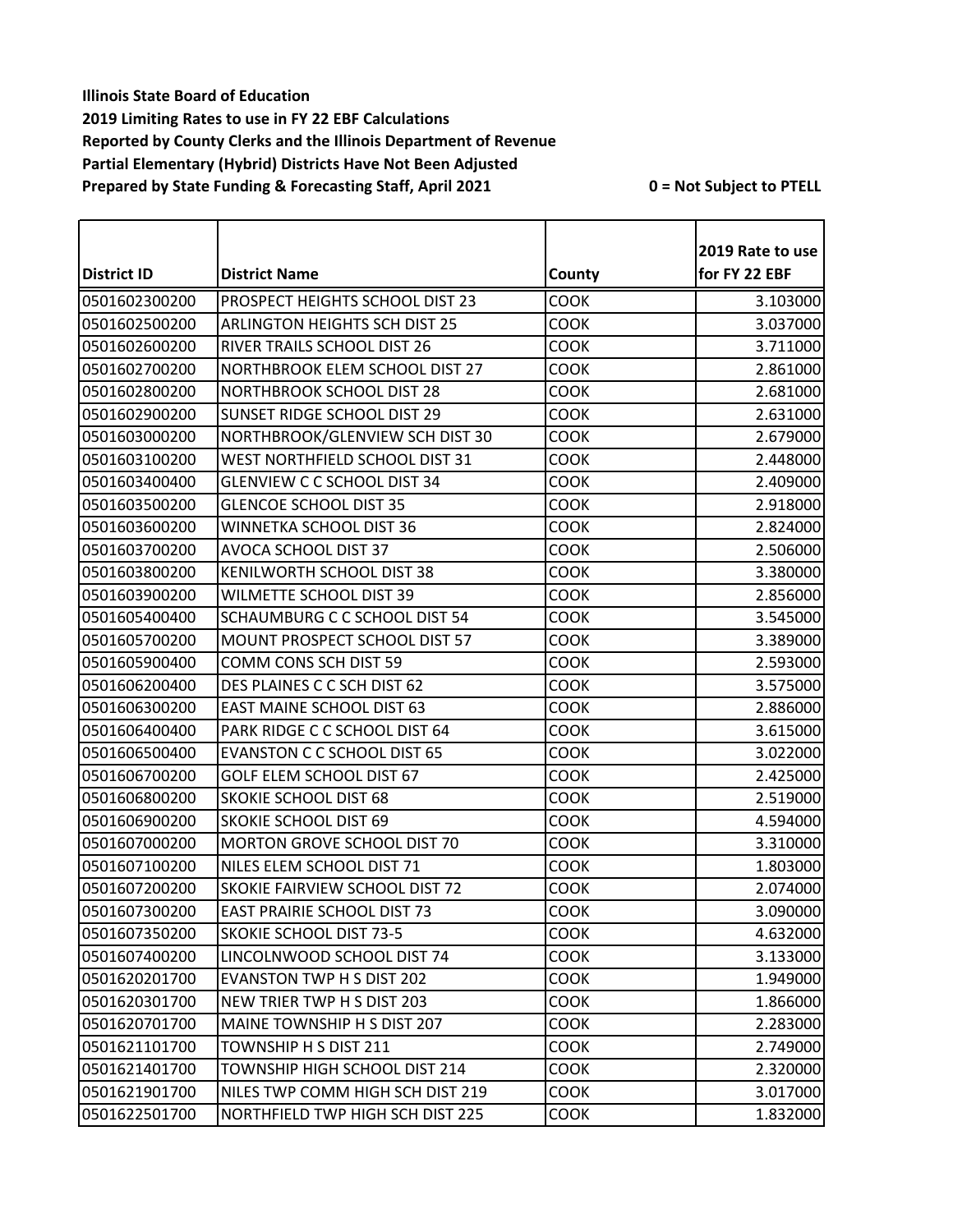|                    |                                     |             | 2019 Rate to use |
|--------------------|-------------------------------------|-------------|------------------|
| <b>District ID</b> | <b>District Name</b>                | County      | for FY 22 EBF    |
| 0601607800200      | ROSEMONT ELEM SCHOOL DIST 78        | COOK        | 1.449000         |
| 0601607900200      | PENNOYER SCHOOL DIST 79             | COOK        | 2.037000         |
| 0601608000200      | NORRIDGE SCHOOL DIST 80             | COOK        | 1.924000         |
| 0601608100200      | SCHILLER PARK SCHOOL DIST 81        | COOK        | 3.351000         |
| 0601608300200      | MANNHEIM SCHOOL DIST 83             | COOK        | 4.544000         |
| 0601608400200      | FRANKLIN PARK SCHOOL DIST 84        | COOK        | 4.402000         |
| 0601608450200      | RHODES SCHOOL DIST 84-5             | COOK        | 3.928000         |
| 0601608550200      | RIVER GROVE SCHOOL DIST 85-5        | COOK        | 3.007000         |
| 0601608600200      | UNION RIDGE SCHOOL DIST 86          | <b>COOK</b> | 2.523000         |
| 0601608700200      | <b>BERKELEY SCHOOL DIST 87</b>      | COOK        | 4.134000         |
| 0601608800200      | <b>BELLWOOD SCHOOL DIST 88</b>      | <b>COOK</b> | 4.140000         |
| 0601608900200      | MAYWOOD-MELROSE PARK-BROADVIEW-89   | COOK        | 2.988000         |
| 0601609000200      | RIVER FOREST SCHOOL DIST 90         | <b>COOK</b> | 3.972000         |
| 0601609100200      | FOREST PARK SCHOOL DIST 91          | COOK        | 4.582000         |
| 0601609200200      | LINDOP SCHOOL DISTRICT 92           | COOK        | 5.768000         |
| 0601609250200      | <b>WESTCHESTER SCHOOL DIST 92-5</b> | COOK        | 3.141000         |
| 0601609300200      | HILLSIDE SCHOOL DIST 93             | COOK        | 2.412000         |
| 0601609400200      | <b>KOMAREK SCHOOL DIST 94</b>       | COOK        | 3.119000         |
| 0601609500200      | <b>BROOKFIELD SCHOOL DIST 95</b>    | COOK        | 4.267000         |
| 0601609600200      | RIVERSIDE SCHOOL DIST 96            | COOK        | 5.121000         |
| 0601609700200      | OAK PARK ELEM SCHOOL DIST 97        | COOK        | 4.760000         |
| 0601609800200      | BERWYN NORTH SCHOOL DIST 98         | COOK        | 3.681000         |
| 0601609900200      | <b>CICERO SCHOOL DISTRICT 99</b>    | COOK        | 3.411000         |
| 0601610000200      | BERWYN SOUTH SCHOOL DISTRICT 100    | COOK        | 4.602000         |
| 0601610100200      | WESTERN SPRINGS SCHOOL DIST 101     | COOK        | 2.935000         |
| 0601610200200      | LA GRANGE SCHOOL DIST 102           | COOK        | 3.746000         |
| 0601610300200      | LYONS SCHOOL DIST 103               | COOK        | 5.290000         |
| 0601610500200      | LA GRANGE SCHOOL DIST 105 (SOUTH)   | <b>COOK</b> | 3.606000         |
| 0601610600200      | LAGRANGE HIGHLANDS SCH DIST 106     | <b>COOK</b> | 3.112000         |
| 0601610700200      | PLEASANTDALE SCHOOL DIST 107        | <b>COOK</b> | 2.134000         |
| 0601620001300      | OAK PARK & RIVER FOREST DIST 200    | <b>COOK</b> | 3.277000         |
| 0601620101700      | J S MORTON H S DISTRICT 201         | COOK        | 2.438000         |
| 0601620401700      | LYONS TWP H S DIST 204              | <b>COOK</b> | 2.103000         |
| 0601620801700      | RIVERSIDE BROOKFIELD TWP DIST 208   | COOK        | 2.490000         |
| 0601620901700      | PROVISO TWP H S DIST 209            | <b>COOK</b> | 2.610000         |
| 0601621201600      | LEYDEN COMM H S DIST 212            | <b>COOK</b> | 2.781000         |
| 0601623401600      | RIDGEWOOD COMM H S DIST 234         | COOK        | 1.965000         |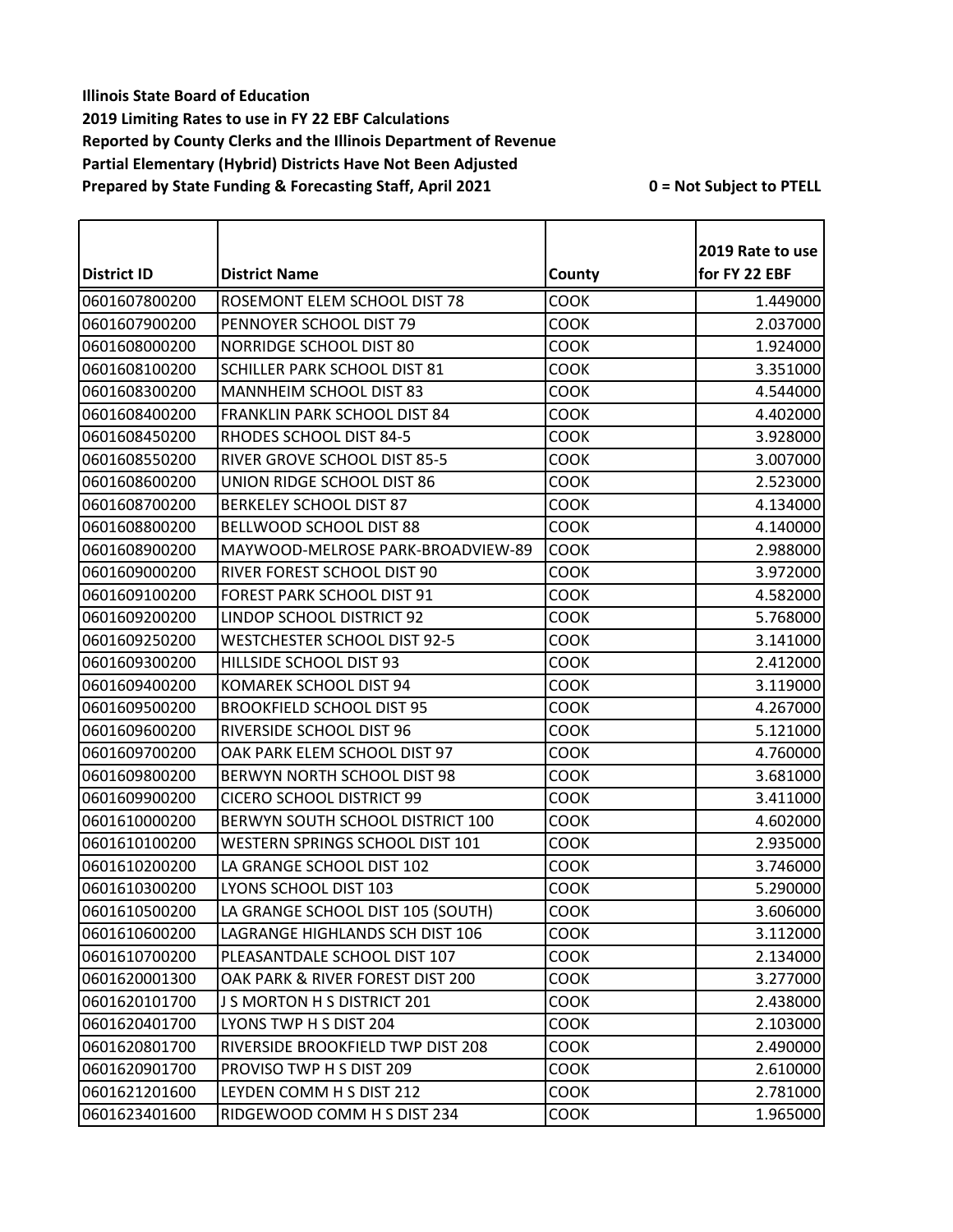| <b>District ID</b> | <b>District Name</b>                  | County      | 2019 Rate to use<br>for FY 22 EBF |
|--------------------|---------------------------------------|-------------|-----------------------------------|
| 0601640102600      | ELMWOOD PARK C U SCH DIST 401         | COOK        | 4.593000                          |
| 0701610400200      | <b>SUMMIT SCHOOL DIST 104</b>         | <b>COOK</b> | 5.411000                          |
| 0701610800200      | WILLOW SPRINGS SCHOOL DIST 108        | <b>COOK</b> | 5.291000                          |
| 0701610900200      | <b>INDIAN SPRINGS SCHOOL DIST 109</b> | <b>COOK</b> | 3.738000                          |
| 0701611000200      | CENTRAL STICKNEY SCH DIST 110         | COOK        | 2.176000                          |
| 0701611100200      | <b>BURBANK SCHOOL DISTRICT 111</b>    | <b>COOK</b> | 4.339000                          |
| 07016113A0200      | LEMONT-BROMBEREK CSD 113A             | <b>COOK</b> | 1.834000                          |
| 0701611700200      | NORTH PALOS SCHOOL DIST 117           | <b>COOK</b> | 5.165000                          |
| 0701611800400      | PALOS COMM CONS SCHOOL DIST 118       | <b>COOK</b> | 2.758000                          |
| 0701612200200      | RIDGELAND SCHOOL DISTRICT 122         | <b>COOK</b> | 3.411000                          |
| 0701612300200      | OAK LAWN-HOMETOWN SCH DIST 123        | COOK        | 4.523000                          |
| 0701612400200      | EVERGREEN PK ELEM SCH DIST 124        | <b>COOK</b> | 5.224000                          |
| 0701612500200      | <b>ATWOOD HEIGHTS DISTRICT 125</b>    | COOK        | 4.315000                          |
| 0701612600200      | ALSIP-HAZLGRN-OAKLWN S DIST 126       | <b>COOK</b> | 4.734000                          |
| 0701612700200      | <b>WORTH SCHOOL DISTRICT 127</b>      | <b>COOK</b> | 5.435000                          |
| 0701612750200      | CHICAGO RIDGE SCHOOL DIST 127-5       | <b>COOK</b> | 4.433000                          |
| 0701612800200      | PALOS HEIGHTS SCHOOL DIST 128         | COOK        | 2.729000                          |
| 0701613000200      | COOK COUNTY SCHOOL DIST 130           | COOK        | 5.075000                          |
| 0701613200200      | CALUMET PUBLIC SCHOOLS DIST 132       | <b>COOK</b> | 5.582000                          |
| 0701613300200      | <b>GEN GEO PATTON SCHOOL DIST 133</b> | <b>COOK</b> | 8.034000                          |
| 0701613500200      | <b>ORLAND SCHOOL DISTRICT 135</b>     | <b>COOK</b> | 3.224000                          |
| 0701614000200      | KIRBY SCHOOL DIST 140                 | <b>COOK</b> | 4.877000                          |
| 0701614200200      | FOREST RIDGE SCHOOL DIST 142          | <b>COOK</b> | 3.327000                          |
| 0701614300200      | MIDLOTHIAN SCHOOL DIST 143            | <b>COOK</b> | 3.554000                          |
| 0701614350200      | POSEN-ROBBINS EL SCH DIST 143-5       | <b>COOK</b> | 2.765000                          |
| 0701614400200      | PRAIRIE-HILLS ELEM SCH DIST 144       | <b>COOK</b> | 4.780000                          |
| 0701614500200      | <b>ARBOR PARK SCHOOL DISTRICT 145</b> | COOK        | 4.158000                          |
| 0701614600400      | TINLEY PARK COMM SCH DIST 146         | <b>COOK</b> | 5.397000                          |
| 0701614700200      | W HARVEY-DIXMOOR PUB SCH DIST147      | <b>COOK</b> | 5.143000                          |
| 0701614800200      | DOLTON SCHOOL DISTRICT 148            | COOK        | 7.948000                          |
| 0701614900200      | DOLTON SCHOOL DISTRICT 149            | <b>COOK</b> | 5.534000                          |
| 0701615000200      | SOUTH HOLLAND SCHOOL DIST 150         | COOK        | 4.538000                          |
| 0701615100200      | SOUTH HOLLAND SCHOOL DIST 151         | <b>COOK</b> | 5.677000                          |
| 0701615200200      | HARVEY SCHOOL DISTRICT 152            | <b>COOK</b> | 3.743000                          |
| 0701615250200      | HAZEL CREST SCHOOL DIST 152-5         | соок        | 6.285000                          |
| 0701615300200      | HOMEWOOD SCHOOL DISTRICT 153          | COOK        | 4.937000                          |
| 0701615400200      | THORNTON SCHOOL DISTRICT 154          | <b>COOK</b> | 4.582000                          |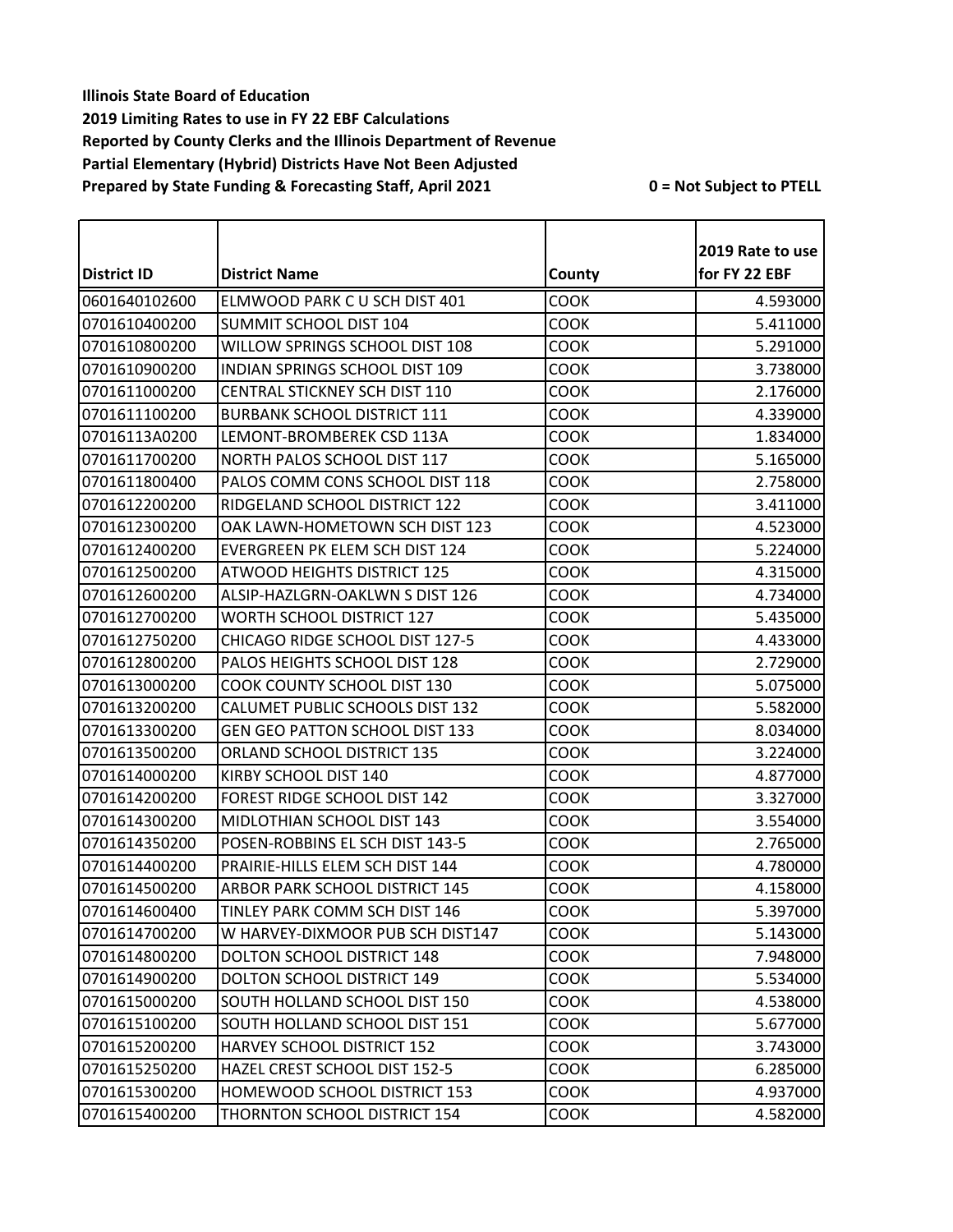|                    |                                       |                 | 2019 Rate to use |
|--------------------|---------------------------------------|-----------------|------------------|
| <b>District ID</b> | <b>District Name</b>                  | County          | for FY 22 EBF    |
| 0701615450200      | <b>BURNHAM SCHOOL DISTRICT 154-5</b>  | COOK            | 4.782000         |
| 0701615500200      | CALUMET CITY SCHOOL DISTRICT 155      | <b>COOK</b>     | 5.341000         |
| 0701615600200      | LINCOLN ELEM SCHOOL DIST 156          | <b>COOK</b>     | 5.413000         |
| 0701615700200      | HOOVER-SCHRUM MEMORIAL SD 157         | <b>COOK</b>     | 5.845000         |
| 0701615800200      | LANSING SCHOOL DISTRICT 158           | <b>COOK</b>     | 6.547000         |
| 0701615900200      | ELEM SCHOOL DISTRICT 159              | <b>COOK</b>     | 6.645000         |
| 0701616000200      | COUNTRY CLUB HILLS SCH DIST 160       | COOK            | 5.875000         |
| 0701616100200      | FLOSSMOOR SCHOOL DISTRICT 161         | <b>COOK</b>     | 5.726000         |
| 0701616200200      | MATTESON ELEM SCHOOL DIST 162         | <b>COOK</b>     | 5.856000         |
| 0701616300200      | PARK FOREST SCHOOL DIST 163           | <b>COOK</b>     | 10.782000        |
| 0701616700200      | <b>BROOKWOOD SCHOOL DIST 167</b>      | <b>COOK</b>     | 5.493000         |
| 0701616800400      | COMM CONS SCHOOL DIST 168             | <b>COOK</b>     | 5.348000         |
| 0701616900200      | FORD HEIGHTS SCHOOL DISTRICT 169      | <b>COOK</b>     | 12.961000        |
| 0701617000200      | CHICAGO HEIGHTS SCHOOL DIST 170       | <b>COOK</b>     | 5.195000         |
| 0701617100200      | SUNNYBROOK SCHOOL DISTRICT 171        | COOK            | 5.175000         |
| 0701617200200      | SANDRIDGE SCHOOL DISTRICT 172         | COOK            | 4.047000         |
| 0701619400200      | STEGER SCHOOL DISTRICT 194            | <b>COOK</b>     | 4.357000         |
| 0701620501700      | THORNTON TWP H S DIST 205             | <b>COOK</b>     | 5.803000         |
| 0701620601700      | BLOOM TWP HIGH SCH DIST 206           | COOK            | 3.589000         |
| 0701621001700      | LEMONT TWP H S DIST 210               | <b>COOK</b>     | 1.720000         |
| 0701621501700      | THORNTON FRACTIONAL T H S D 215       | <b>COOK</b>     | 4.880000         |
| 0701621701600      | ARGO COMM H S DIST 217                | <b>COOK</b>     | 3.864000         |
| 0701621801600      | <b>COMMUNITY HIGH SCHOOL DIST 218</b> | <b>COOK</b>     | 3.775000         |
| 0701622001700      | REAVIS TWP H S DIST 220               | <b>COOK</b>     | 2.792000         |
| 0701622701700      | RICH TWP H S DISTRICT 227             | <b>COOK</b>     | 5.759000         |
| 0701622801600      | BREMEN COMM H S DISTRICT 228          | <b>COOK</b>     | 4.157000         |
| 0701622901600      | OAK LAWN COMM H S DIST 229            | COOK            | 2.818000         |
| 0701623001300      | <b>CONS HIGH SCHOOL DISTRICT 230</b>  | <b>COOK</b>     | 2.424000         |
| 0701623101600      | EVERGREEN PARK COMM HI SCH D 231      | <b>COOK</b>     | 4.095000         |
| 0701623301600      | HOMEWOOD FLOSSMOOR C H S D 233        | <b>COOK</b>     | 5.733000         |
| 1501629902500      | CITY OF CHICAGO SCHOOL DIST 299       | <b>COOK</b>     | 2.983000         |
| 1201700102600      | HUTSONVILLE C U SCHOOL DIST 1         | <b>CRAWFORD</b> | 0.000000         |
| 1201700202600      | ROBINSON C U SCHOOL DIST 2            | CRAWFORD        | 0.000000         |
| 1201700302600      | PALESTINE C U SCHOOL DIST 3           | CRAWFORD        | 0.000000         |
| 1201700402600      | OBLONG C U SCHOOL DIST 4              | <b>CRAWFORD</b> | 0.000000         |
| 1101800302600      | NEOGA COMM UNIT SCHOOL DIST 3         | CUMBERLAND      | 3.140300         |
| 1101807702600      | CUMBERLAND C U SCHOOL DIST 77         | CUMBERLAND      | 0.000000         |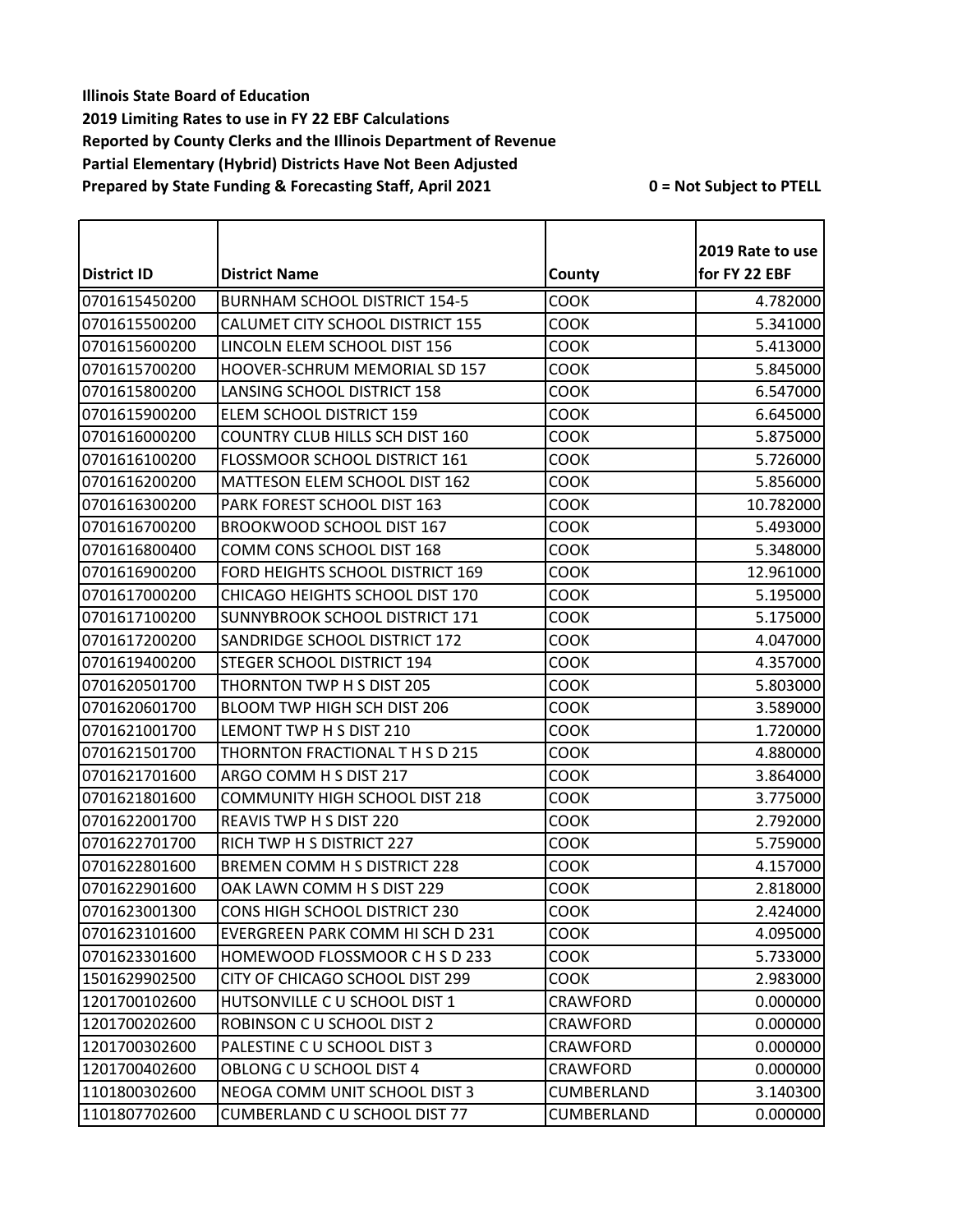| <b>District ID</b> | <b>District Name</b>                   |                | 2019 Rate to use<br>for FY 22 EBF |
|--------------------|----------------------------------------|----------------|-----------------------------------|
|                    |                                        | County         |                                   |
| 1601942402600      | <b>GENOA KINGSTON C U S DIST 424</b>   | <b>DEKALB</b>  | 4.561200                          |
| 1601942502600      | <b>INDIAN CREEK COMM UNIT DIST 425</b> | <b>DEKALB</b>  | 4.977830                          |
| 1601942602600      | HIAWATHA C U SCHOOL DIST 426           | <b>DEKALB</b>  | 0.000000                          |
| 1601942702600      | SYCAMORE C U SCHOOL DIST 427           | <b>DEKALB</b>  | 5.085460                          |
| 1601942802600      | DEKALB COMM UNIT SCH DIST 428          | <b>DEKALB</b>  | 6.780420                          |
| 1601942902600      | HINCKLEY BIG ROCK C U S D 429          | <b>DEKALB</b>  | 4.750360                          |
| 1601943002600      | SANDWICH C U SCHOOL DIST 430           | <b>DEKALB</b>  | 4.784930                          |
| 1601943202600      | SOMONAUK C U SCHOOL DIST 432           | <b>DEKALB</b>  | 0.000000                          |
| 1702001502600      | <b>CLINTON C U SCHOOL DIST 15</b>      | <b>DEWITT</b>  | 0.000000                          |
| 1702001802600      | BLUE RIDGE COMM UNIT SCH DIST 18       | <b>DEWITT</b>  | 0.000000                          |
| 1102130102600      | TUSCOLA C U SCHOOL DIST 301            | <b>DOUGLAS</b> | 0.000000                          |
| 1102130202600      | VILLA GROVE C U SCH DIST 302           | <b>DOUGLAS</b> | 0.000000                          |
| 1102130602600      | ARCOLA C U SCHOOL DISTRICT 306         | <b>DOUGLAS</b> | 0.000000                          |
| 1902200200200      | BENSENVILLE SCHOOL DISTRICT 2          | <b>DUPAGE</b>  | 3.926200                          |
| 1902200400200      | <b>ADDISON SCHOOL DIST 4</b>           | <b>DUPAGE</b>  | 2.305000                          |
| 1902200700200      | WOOD DALE SCHOOL DISTRICT 7            | <b>DUPAGE</b>  | 2.226200                          |
| 1902201000200      | <b>ITASCA SCHOOL DIST 10</b>           | <b>DUPAGE</b>  | 2.108100                          |
| 1902201100200      | <b>MEDINAH SCHOOL DISTRICT 11</b>      | <b>DUPAGE</b>  | 2.440900                          |
| 1902201200200      | ROSELLE SCHOOL DISTRICT 12             | <b>DUPAGE</b>  | 3.264600                          |
| 1902201300200      | <b>BLOOMINGDALE SCHOOL DISTRICT 13</b> | <b>DUPAGE</b>  | 2.939700                          |
| 1902201500200      | MARQUARDT SCHOOL DISTRICT 15           | <b>DUPAGE</b>  | 5.180700                          |
| 1902201600200      | QUEEN BEE SCHOOL DISTRICT 16           | <b>DUPAGE</b>  | 4.721200                          |
| 1902202000200      | KEENEYVILLE SCHOOL DISTRICT 20         | <b>DUPAGE</b>  | 3.398100                          |
| 1902202500200      | <b>BENJAMIN SCHOOL DISTRICT 25</b>     | <b>DUPAGE</b>  | 4.231800                          |
| 1902203300200      | WEST CHICAGO SCHOOL DIST 33            | <b>DUPAGE</b>  | 4.403400                          |
| 1902203400200      | WINFIELD SCHOOL DISTRICT 34            | <b>DUPAGE</b>  | 2.968800                          |
| 1902204100200      | <b>GLEN ELLYN SCHOOL DISTRICT 41</b>   | <b>DUPAGE</b>  | 3.234500                          |
| 1902204400200      | LOMBARD SCHOOL DISTRICT 44             | <b>DUPAGE</b>  | 3.653000                          |
| 1902204500200      | VILLA PARK SCHOOL DIST 45              | <b>DUPAGE</b>  | 3.058900                          |
| 1902204800200      | SALT CREEK SCHOOL DIST 48              | <b>DUPAGE</b>  | 1.316000                          |
| 1902205300200      | <b>BUTLER SCHOOL DISTRICT 53</b>       | <b>DUPAGE</b>  | 1.140200                          |
| 1902205800200      | DOWNERS GROVE GRADE SCH DIST 58        | <b>DUPAGE</b>  | 1.952100                          |
| 1902206000200      | MAERCKER SCHOOL DISTRICT 60            | <b>DUPAGE</b>  | 2.603300                          |
| 1902206100200      | DARIEN SCHOOL DIST 61                  | <b>DUPAGE</b>  | 2.843400                          |
| 1902206200200      | <b>GOWER SCHOOL DIST 62</b>            | <b>DUPAGE</b>  | 1.631900                          |
| 1902206300200      | <b>CASS SCHOOL DIST 63</b>             | <b>DUPAGE</b>  | 2.657300                          |
| 1902206600200      | CENTER CASS SCHOOL DIST 66             | <b>DUPAGE</b>  | 2.178700                          |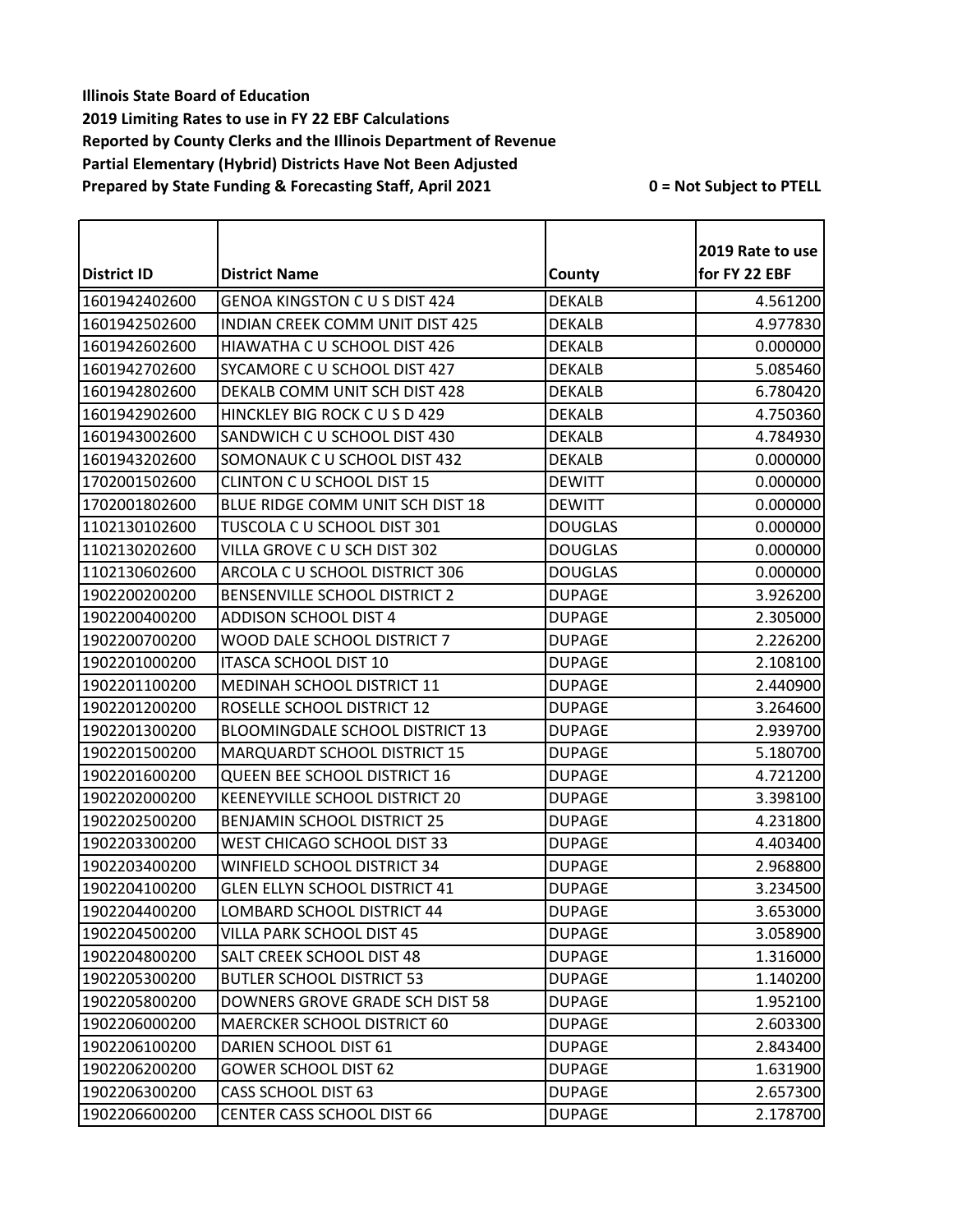| <b>District ID</b> | <b>District Name</b>                    | County           | 2019 Rate to use<br>for FY 22 EBF |
|--------------------|-----------------------------------------|------------------|-----------------------------------|
|                    |                                         |                  |                                   |
| 1902206800200      | <b>WOODRIDGE SCHOOL DIST 68</b>         | <b>DUPAGE</b>    | 4.285300                          |
| 1902208601700      | HINSDALE TWP H S DIST 86                | <b>DUPAGE</b>    | 1.434300                          |
| 1902208701700      | <b>GLENBARD TWP H S DIST 87</b>         | <b>DUPAGE</b>    | 2.161000                          |
| 1902208801600      | DU PAGE HIGH SCHOOL DIST 88             | <b>DUPAGE</b>    | 1.752500                          |
| 1902208900400      | GLEN ELLYN C C SCHOOL DIST 89           | <b>DUPAGE</b>    | 3.334300                          |
| 1902209300400      | COMMUNITY CONSOLIDATED S D 93           | <b>DUPAGE</b>    | 4.398900                          |
| 1902209401600      | <b>COMMUNITY HIGH SCH DISTRICT 94</b>   | <b>DUPAGE</b>    | 2.033300                          |
| 1902209901600      | <b>COMMUNITY HIGH SCHOOL DIST 99</b>    | <b>DUPAGE</b>    | 1.675500                          |
| 1902210001600      | FENTON COMM H S DIST 100                | <b>DUPAGE</b>    | 1.975800                          |
| 1902210801600      | LAKE PARK COMM H S DIST 108             | <b>DUPAGE</b>    | 2.000700                          |
| 1902218000400      | <b>COMMUNITY CONS SCH DIST 180</b>      | <b>DUPAGE</b>    | 2.660400                          |
| 1902218100400      | HINSDALE C C SCHOOL DIST 181            | <b>DUPAGE</b>    | 2.330400                          |
| 1902220002600      | <b>COMMUNITY UNIT SCHOOL DIST 200</b>   | <b>DUPAGE</b>    | 4.232300                          |
| 1902220102600      | WESTMONT C U SCHOOL DIST 201            | <b>DUPAGE</b>    | 4.287100                          |
| 1902220202600      | LISLE C U SCH DIST 202                  | <b>DUPAGE</b>    | 4.768400                          |
| 1902220302600      | NAPERVILLE C U DIST 203                 | <b>DUPAGE</b>    | 4.967200                          |
| 1902220402600      | INDIAN PRAIRIE C U SCH DIST 204         | <b>DUPAGE</b>    | 4.881600                          |
| 1902220502600      | <b>ELMHURST SCHOOL DIST 205</b>         | <b>DUPAGE</b>    | 4.003700                          |
| 1102300102600      | SHILOH COMM UNIT SCH DIST 1             | <b>EDGAR</b>     | 0.000000                          |
| 1102300302600      | KANSAS COMM UNIT SCHOOL DIST 3          | <b>EDGAR</b>     | 0.000000                          |
| 1102300402600      | PARIS COMM UNIT SCHOOL DIST 4           | <b>EDGAR</b>     | 0.000000                          |
| 1102300602600      | <b>EDGAR COUNTY C U DIST 6</b>          | <b>EDGAR</b>     | 0.000000                          |
| 1102309502500      | PARIS-UNION SCHOOL DIST 95              | <b>EDGAR</b>     | 0.000000                          |
| 2002400102600      | EDWARDS COUNTY C U SCH DIST 1           | <b>EDWARDS</b>   | 0.000000                          |
| 0302501002600      | ALTAMONT COMM UNIT SCH DIST 10          | <b>EFFINGHAM</b> | 0.000000                          |
| 0302502002600      | BEECHER CITY C U SCHOOL DIST 20         | <b>EFFINGHAM</b> | 0.000000                          |
| 0302503002600      | DIETERICH COMM UNIT SCH DIST 30         | <b>EFFINGHAM</b> | 0.000000                          |
| 0302504002600      | EFFINGHAM COMM UNIT SCH DIST 40         | <b>EFFINGHAM</b> | 0.000000                          |
| 0302505002600      | TEUTOPOLIS C U SCHOOL DIST 50           | <b>EFFINGHAM</b> | 0.000000                          |
| 0302620102600      | BROWNSTOWN CU SCH DIST 201              | <b>FAYETTE</b>   | 0.000000                          |
| 0302620202600      | ST ELMO C U SCHOOL DIST 202             | <b>FAYETTE</b>   | 0.000000                          |
| 0302620302600      | VANDALIA C U SCH DIST 203               | <b>FAYETTE</b>   | 0.000000                          |
| 0302620402600      | RAMSEY COMM UNIT SCH DIST 204           | <b>FAYETTE</b>   | 0.000000                          |
| 0902700502600      | <b>GIBSON CITY-MELVIN-SIBLEY CUSD 5</b> | <b>FORD</b>      | 0.000000                          |
| 0902701002600      | PAXTON-BUCKLEY-LODA CU DIST 10          | <b>FORD</b>      | 0.000000                          |
| 2102804700400      | BENTON COMM CONS SCH DIST 47            | <b>FRANKLIN</b>  | 2.424200                          |
| 2102809100400      | AKIN COMM CONS SCHOOL DIST 91           | <b>FRANKLIN</b>  | 2.642400                          |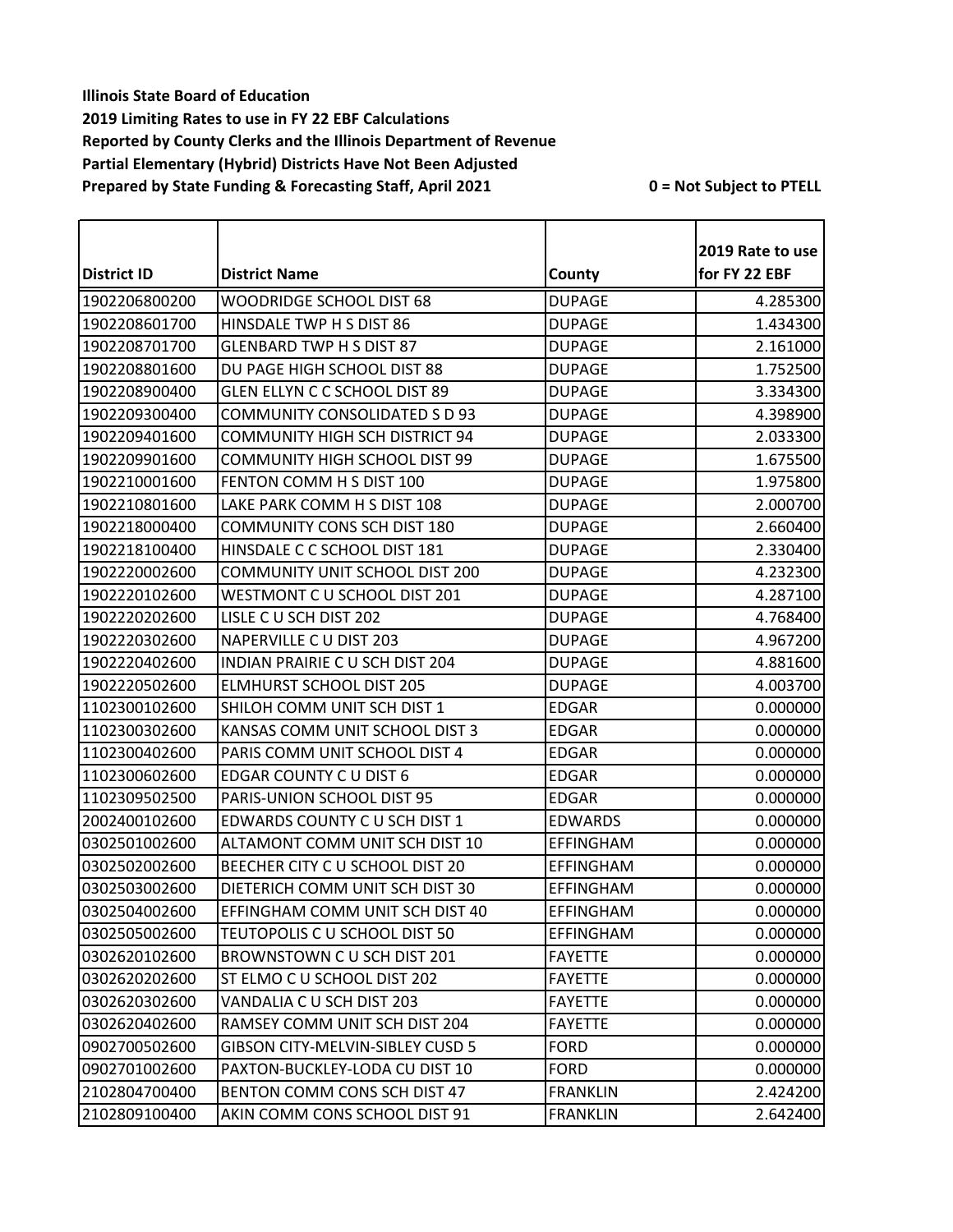|               |                                         |                 | 2019 Rate to use |
|---------------|-----------------------------------------|-----------------|------------------|
| District ID   | <b>District Name</b>                    | County          | for FY 22 EBF    |
| 2102809902600 | <b>CHRISTOPHER UNIT 99</b>              | <b>FRANKLIN</b> | 3.412300         |
| 2102810301300 | BENTON CONS HIGH SCHOOL DIST 103        | <b>FRANKLIN</b> | 2.100700         |
| 2102811500400 | <b>EWING NORTHERN C C DISTRICT 115</b>  | <b>FRANKLIN</b> | 2.968100         |
| 2102816802600 | FRANKFORT COMM UNIT SCH DIST 168        | <b>FRANKLIN</b> | 2.589200         |
| 2102817402600 | THOMPSONVILLE CUSD 174                  | <b>FRANKLIN</b> | 0.000000         |
| 2102818802600 | ZEIGLER-ROYALTON CUS DIST 188           | <b>FRANKLIN</b> | 3.137300         |
| 2102819602600 | SESSER-VALIER COMM UNIT S D 196         | <b>FRANKLIN</b> | 3.613200         |
| 2602900102600 | ASTORIA COMM UNIT SCH DIST 1            | <b>FULTON</b>   | 0.000000         |
| 2602900202600 | VIT COMM UNIT SCH DISTRICT 2            | <b>FULTON</b>   | 0.000000         |
| 2602900302600 | COMM UNIT SCH DIST 3 FULTON CTY         | <b>FULTON</b>   | 0.000000         |
| 2602900402600 | SPOON RIVER VALLEY CUS DIST 4           | <b>FULTON</b>   | 0.000000         |
| 2602906602500 | <b>CANTON UNION SCHOOL DIST 66</b>      | <b>FULTON</b>   | 0.000000         |
| 2602909702600 | LEWISTOWN SCHOOL DIST 97                | <b>FULTON</b>   | 0.000000         |
| 2003000702600 | <b>GALLATIN C U SCHOOL DISTRICT 7</b>   | <b>GALLATIN</b> | 0.000000         |
| 4003100102600 | CARROLLTON C U SCHOOL DIST 1            | <b>GREENE</b>   | 2.989660         |
| 4003100302600 | NORTH GREENE UNIT SCHOOL DIST 3         | <b>GREENE</b>   | 0.000000         |
| 4003101002600 | GREENFIELD C U SCHOOL DIST 10           | <b>GREENE</b>   | 4.483510         |
| 2403200102600 | COAL CITY C U SCHOOL DISTRICT 1         | <b>GRUNDY</b>   | 0.000000         |
| 24032002C0200 | MAZON-VERONA-KINSMAN ESD 2C             | <b>GRUNDY</b>   | 0.000000         |
| 24032024C0400 | NETTLE CREEK C C SCH DIST 24C           | <b>GRUNDY</b>   | 0.000000         |
| 2403205400200 | <b>MORRIS SCHOOL DISTRICT 54</b>        | <b>GRUNDY</b>   | 0.000000         |
| 24032060C0400 | SARATOGA COMM CONS S DIST 60C           | <b>GRUNDY</b>   | 0.000000         |
| 24032072C0400 | GARDNER COMM CONS SCH DIST 72C          | <b>GRUNDY</b>   | 0.000000         |
| 2403207301700 | <b>GARDNER S WILMINGTON THS DIST 73</b> | <b>GRUNDY</b>   | 0.000000         |
| 2403207400300 | SOUTH WILMINGTON CONS SCH DIST 74       | <b>GRUNDY</b>   | 0.000000         |
| 2403207500200 | <b>BRACEVILLE SCHOOL DIST 75</b>        | <b>GRUNDY</b>   | 0.000000         |
| 2403210101600 | <b>MORRIS COMM HIGH SCH DIST 101</b>    | <b>GRUNDY</b>   | 0.000000         |
| 2403211101600 | MINOOKA COMM H S DISTRICT 111           | <b>GRUNDY</b>   | 0.000000         |
| 2403220100400 | MINOOKA COMM CONS S DIST 201            | <b>GRUNDY</b>   | 0.000000         |
| 2003301002600 | HAMILTON CO C U SCHOOL DIST 10          | <b>HAMILTON</b> | 0.000000         |
| 2603430701600 | ILLINI WEST H S DIST 307                | <b>HANCOCK</b>  | 0.000000         |
| 2603431602600 | WARSAW COMM UNIT SCH DISTRICT 316       | <b>HANCOCK</b>  | 0.000000         |
| 2603431700400 | <b>CARTHAGE ESD 317</b>                 | <b>HANCOCK</b>  | 0.000000         |
| 2603432502600 | NAUVOO-COLUSA C U S DIST 325            | <b>HANCOCK</b>  | 0.000000         |
| 2603432700400 | DALLAS ESD 327                          | <b>HANCOCK</b>  | 0.000000         |
| 2603432802400 | HAMILTON C C SCHOOL DIST 328            | <b>HANCOCK</b>  | 0.000000         |
| 2603433702600 | SOUTHEASTERN C U SCH DIST 337           | <b>HANCOCK</b>  | 0.000000         |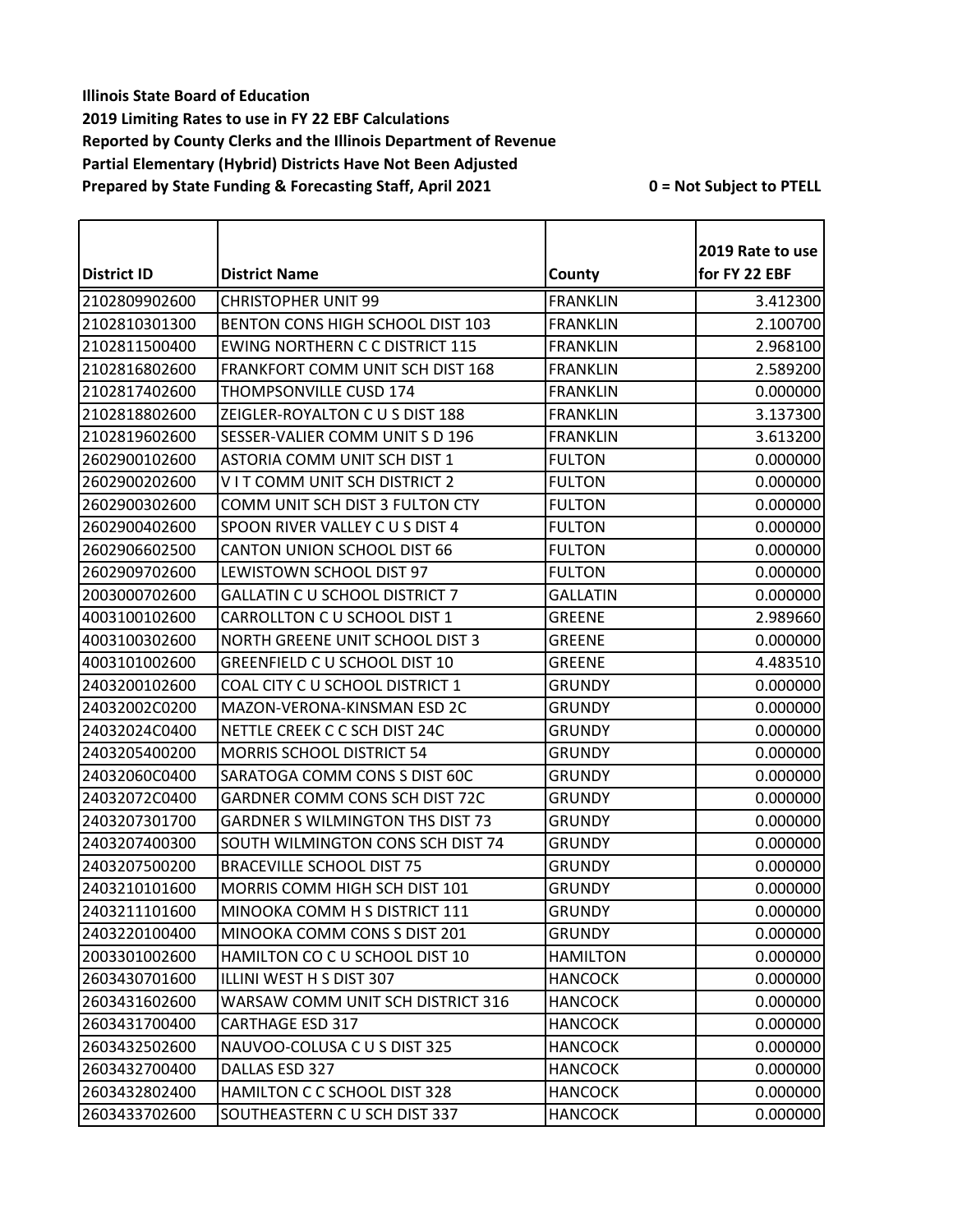|               |                                       |                  | 2019 Rate to use |
|---------------|---------------------------------------|------------------|------------------|
| District ID   | <b>District Name</b>                  | County           | for FY 22 EBF    |
| 2603434700400 | LA HARPE CUSD 347                     | <b>HANCOCK</b>   | 0.000000         |
| 2003500102600 | HARDIN CO COMM UNIT DIST 1            | <b>HARDIN</b>    | 0.000000         |
| 3303623502600 | <b>WEST CENTRAL</b>                   | <b>HENDERSON</b> | 0.000000         |
| 2803719000200 | <b>COLONA SCHOOL DISTRICT 190</b>     | <b>HENRY</b>     | 0.000000         |
| 2803722302600 | ORION COMM UNIT SCHOOL DIST 223       | <b>HENRY</b>     | 0.000000         |
| 2803722402600 | GALVA COMM UNIT SCH DIST 224          | <b>HENRY</b>     | 0.000000         |
| 2803722502600 | ALWOOD COMM UNIT SCH DIST 225         | <b>HENRY</b>     | 0.000000         |
| 2803722602600 | ANNAWAN COMM UNIT SCH DIST 226        | <b>HENRY</b>     | 0.000000         |
| 2803722702600 | CAMBRIDGE C U SCH DIST 227            | <b>HENRY</b>     | 0.000000         |
| 2803722802600 | GENESEO COMM UNIT SCH DIST 228        | <b>HENRY</b>     | 0.000000         |
| 2803722902600 | KEWANEE COMM UNIT SCH DIST 229        | <b>HENRY</b>     | 0.000000         |
| 2803723002600 | WETHERSFIELD C U SCH DIST 230         | <b>HENRY</b>     | 0.000000         |
| 3203800302600 | DONOVAN COMM UNIT SCHOOL DIST 3       | <b>IROQUOIS</b>  | 0.000000         |
| 3203800402600 | CENTRAL COMM UNIT SCHOOL DIST 4       | <b>IROQUOIS</b>  | 0.000000         |
| 3203800602600 | CISSNA PARK COMM UNIT SCH DIST 6      | <b>IROQUOIS</b>  | 0.000000         |
| 3203800902600 | <b>IROQUOIS CO C U SCHOOL DIST 9</b>  | <b>IROQUOIS</b>  | 0.000000         |
| 3203801002600 | <b>IROQUOIS WEST CUS DIST 10</b>      | <b>IROQUOIS</b>  | 0.000000         |
| 3203812402600 | MILFORD AREA PUBLIC SCHL DIST 124     | <b>IROQUOIS</b>  | 0.000000         |
| 3203824902600 | <b>CRESCENT-IROQUOIS</b>              | <b>IROQUOIS</b>  | 0.000000         |
| 3003908600300 | <b>DESOTO CONS SCHOOL DISTRICT 86</b> | <b>JACKSON</b>   | 4.075520         |
| 3003909500200 | CARBONDALE ELEM SCH DIST 95           | <b>JACKSON</b>   | 4.282810         |
| 3003913000400 | GIANT CITY C C SCHOOL DIST 130        | <b>JACKSON</b>   | 2.855390         |
| 3003914000400 | UNITY POINT C C SCHOOL DIST 140       | <b>JACKSON</b>   | 2.670580         |
| 3003916501600 | CARBONDALE COMM H S DISTRICT 165      | <b>JACKSON</b>   | 2.527940         |
| 3003917602600 | TRICO COMM UNIT SCH DISTRICT 176      | <b>JACKSON</b>   | 0.000000         |
| 3003918602600 | MURPHYSBORO C U SCH DIST 186          | <b>JACKSON</b>   | 4.804100         |
| 3003919602600 | ELVERADO C U SCHOOL DIST 196          | <b>JACKSON</b>   | 3.143010         |
| 1204000102600 | JASPER COUNTY COMM UNIT DIST 1        | <b>JASPER</b>    | 0.000000         |
| 1304100102600 | WALTONVILLE C U SCHOOL DIST 1         | <b>JEFFERSON</b> | 4.401860         |
| 1304100200400 | ROME COMM CONS SCHOOL DIST 2          | <b>JEFFERSON</b> | 1.761430         |
| 1304100300400 | FIELD COMM CONS SCHOOL DIST 3         | <b>JEFFERSON</b> | 1.846320         |
| 1304100500400 | OPDYKE-BELLE-RIVE CC SCH DIST 5       | <b>JEFFERSON</b> | 2.269560         |
| 1304100600400 | <b>GRAND PRAIRIE C C SCH DIST 6</b>   | <b>JEFFERSON</b> | 2.597830         |
| 1304101200400 | MCCLELLAN C C SCHOOL DIST 12          | <b>JEFFERSON</b> | 1.954590         |
| 1304107900200 | SUMMERSVILLE SCHOOL DIST 79           | <b>JEFFERSON</b> | 2.840900         |
| 1304108000200 | MOUNT VERNON SCHOOL DIST 80           | <b>JEFFERSON</b> | 3.413630         |
| 1304108200200 | BETHEL SCHOOL DISTRICT 82             | <b>JEFFERSON</b> | 2.712290         |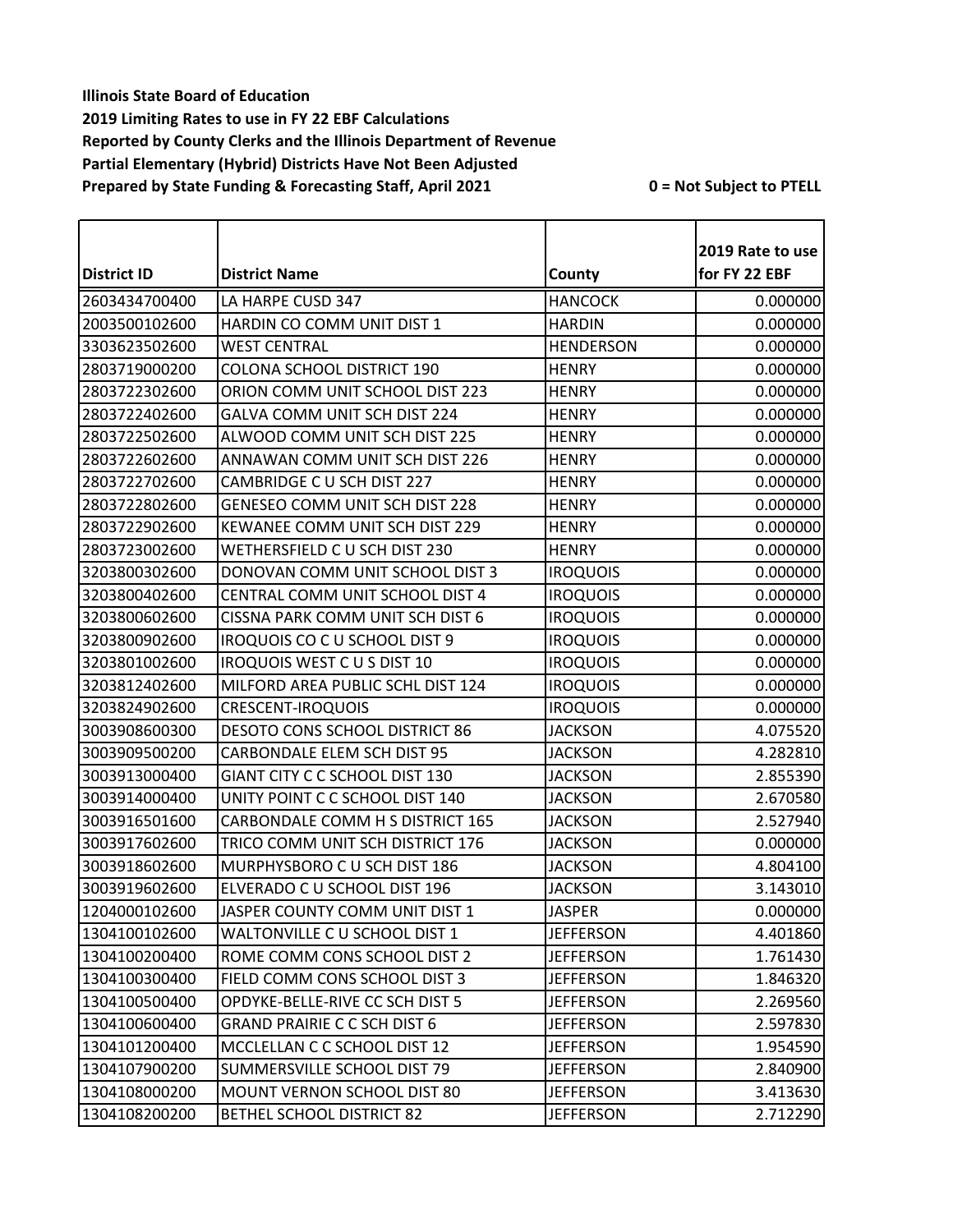|                    |                                         |                   | 2019 Rate to use |
|--------------------|-----------------------------------------|-------------------|------------------|
| <b>District ID</b> | <b>District Name</b>                    | County            | for FY 22 EBF    |
| 1304109900400      | <b>FARRINGTON C C SCHOOL DIST 99</b>    | <b>JEFFERSON</b>  | 1.457500         |
| 1304117800400      | SPRING GARDEN CONS SCHL DIST 178        | <b>JEFFERSON</b>  | 2.715610         |
| 1304120101700      | MT VERNON TWP H S DIST 201              | <b>JEFFERSON</b>  | 2.149750         |
| 1304120902700      | WOODLAWN UNIT DIST 209 - Unit           | <b>JEFFERSON</b>  | 4.936430         |
| 1304120902700      | WOODLAWN UNIT DIST 209 - Elementary     | <b>JEFFERSON</b>  | 3.121490         |
| 1304120902700      | WOODLAWN UNIT DIST 209 - High School    | <b>JEFFERSON</b>  | 2.164600         |
| 1304131802700      | BLUFORD UNIT DIST 318 - Unit            | <b>JEFFERSON</b>  | 4.159960         |
| 1304131802700      | BLUFORD UNIT DIST 318 - Elementary      | <b>JEFFERSON</b>  | 2.624340         |
| 1304131802700      | BLUFORD UNIT DIST 318 - High School     | <b>JEFFERSON</b>  | 1.614390         |
| 4004210002600      | JERSEY CU SCH DIST 100                  | <b>JERSEY</b>     | 0.000000         |
| 0804311902200      | EAST DUBUQUE UNIT SCH DIST 119          | <b>JO DAVIESS</b> | 4.199680         |
| 0804312002200      | GALENA UNIT SCHOOL DIST 120             | <b>JO DAVIESS</b> | 5.122330         |
| 0804320502600      | <b>WARREN COMM UNIT SCHOOL DIST 205</b> | <b>JO DAVIESS</b> | 5.262250         |
| 0804320602600      | STOCKTON C U SCHOOL DIST 206            | <b>JO DAVIESS</b> | 5.112280         |
| 0804321002600      | RIVER RIDGE C U SCH DIST 210            | <b>JO DAVIESS</b> | 4.250380         |
| 0804321102600      | SCALES MOUND C U SCH DISTRICT 211       | <b>JO DAVIESS</b> | 4.441900         |
| 2104400102600      | <b>GOREVILLE COMM UNIT DIST 1</b>       | <b>JOHNSON</b>    | 0.000000         |
| 2104403200300      | NEW SIMPSON HILL CONS DIST 32           | <b>JOHNSON</b>    | 0.000000         |
| 2104404300300      | <b>BUNCOMBE CONS SCHOOL DIST 43</b>     | <b>JOHNSON</b>    | 0.000000         |
| 2104405500200      | <b>VIENNA SCHOOL DIST 55</b>            | <b>JOHNSON</b>    | 0.000000         |
| 2104406400200      | CYPRESS SCHOOL DIST 64                  | <b>JOHNSON</b>    | 0.000000         |
| 2104413301700      | <b>VIENNA H S DISTRICT 133</b>          | <b>JOHNSON</b>    | 0.000000         |
| 3104504602200      | <b>SCHOOL DISTRICT 46</b>               | <b>KANE</b>       | 5.413000         |
| 3104510102200      | BATAVIA UNIT SCHOOL DIST 101            | <b>KANE</b>       | 5.380160         |
| 3104512902200      | AURORA WEST UNIT SCHOOL DIST 129        | <b>KANE</b>       | 4.811320         |
| 3104513102200      | AURORA EAST UNIT SCHOOL DIST 131        | <b>KANE</b>       | 3.856110         |
| 3104530002600      | COMM UNIT SCH DIST 300                  | <b>KANE</b>       | 4.762370         |
| 3104530102600      | CENTRAL COMM UNIT SCH DIST 301          | <b>KANE</b>       | 5.803520         |
| 3104530202600      | KANELAND C U SCHOOL DIST 302            | <b>KANE</b>       | 5.415400         |
| 3104530302600      | ST CHARLES C U SCHOOL DIST 303          | <b>KANE</b>       | 5.142580         |
| 3104530402600      | GENEVA COMM UNIT SCH DIST 304           | <b>KANE</b>       | 4.991310         |
| 3204600102600      | MOMENCE COMM UNIT SCH DIST 1            | <b>KANKAKEE</b>   | 4.065700         |
| 3204600202600      | HERSCHER COMM UNIT SCH DIST 2           | <b>KANKAKEE</b>   | 0.000000         |
| 3204600502600      | MANTENO COMM UNIT SCH DIST 5            | KANKAKEE          | 4.763100         |
| 3204600602600      | GRANT PARK CU SCHOOL DIST 6             | <b>KANKAKEE</b>   | 4.644900         |
| 3204605300200      | <b>BOURBONNAIS SCHOOL DIST 53</b>       | <b>KANKAKEE</b>   | 3.103300         |
| 3204606100200      | <b>BRADLEY SCHOOL DIST 61</b>           | KANKAKEE          | 4.139700         |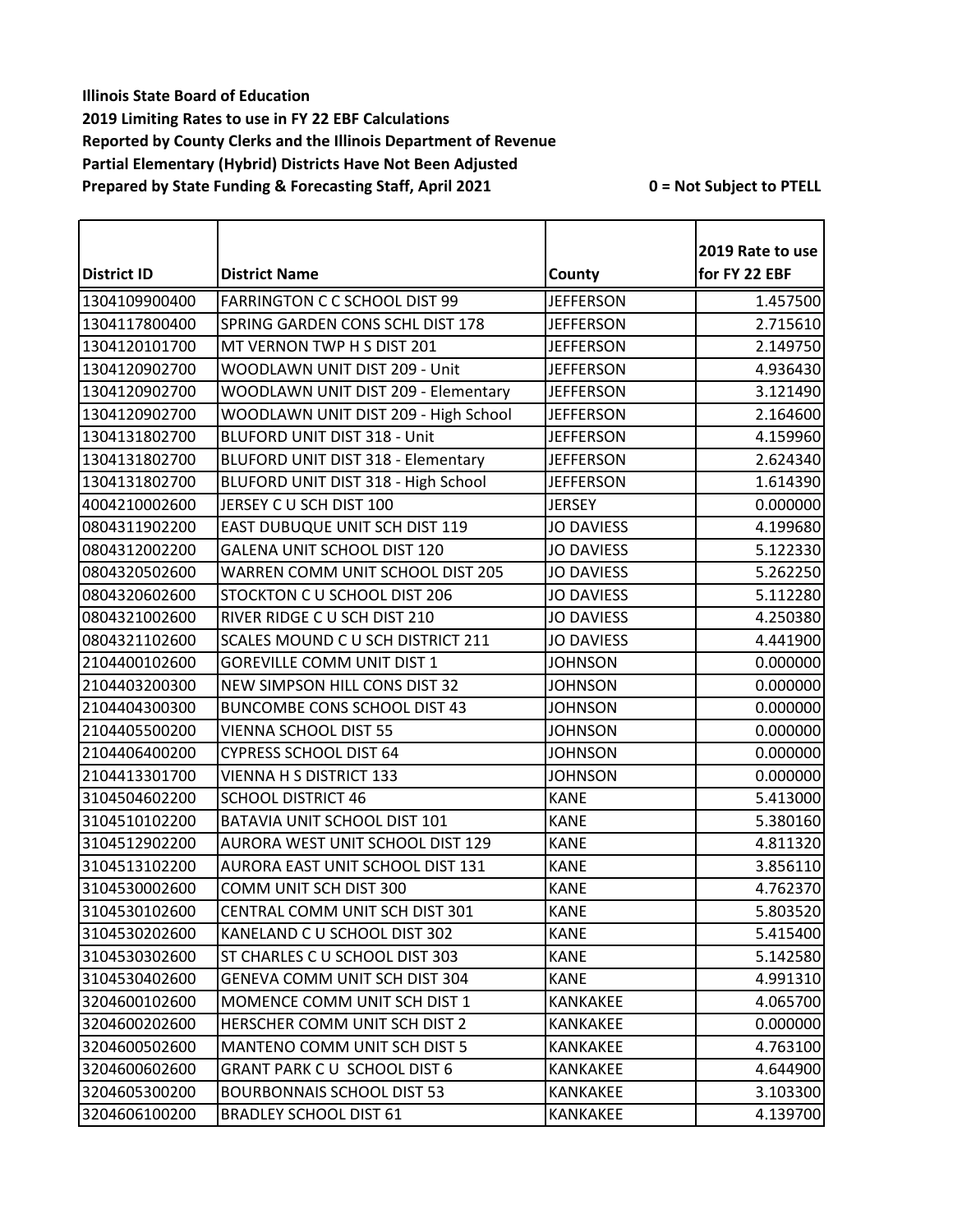|                    |                                         |                 | 2019 Rate to use |
|--------------------|-----------------------------------------|-----------------|------------------|
| <b>District ID</b> | <b>District Name</b>                    | County          | for FY 22 EBF    |
| 3204611102500      | KANKAKEE SCHOOL DIST 111                | <b>KANKAKEE</b> | 5.172200         |
| 3204625600400      | ST ANNE C C SCHOOL DIST 256             | <b>KANKAKEE</b> | 0.000000         |
| 3204625800400      | ST GEORGE C C SCHOOL DIST 258           | <b>KANKAKEE</b> | 2.908700         |
| 3204625900400      | PEMBROKE C C SCHOOL DISTRICT 259        | <b>KANKAKEE</b> | 0.000000         |
| 3204630201600      | ST ANNE COMM H S DIST 302               | <b>KANKAKEE</b> | 0.000000         |
| 3204630701600      | BRADLEY BOURBONNAIS C HS D 307          | <b>KANKAKEE</b> | 2.023900         |
| 2404701801600      | NEWARK COMM H S DIST 18                 | <b>KENDALL</b>  | 0.000000         |
| 2404706600400      | NEWARK COMM CONS SCH DIST 66            | <b>KENDALL</b>  | 2.930000         |
| 2404708802600      | PLANO COMM UNIT SCHOOL DIST 88          | <b>KENDALL</b>  | 6.286890         |
| 2404709000400      | LISBON COMM CONS SCH DIST 90            | <b>KENDALL</b>  | 0.000000         |
| 2404711502600      | YORKVILLE COMM UNIT SCH DIST 115        | <b>KENDALL</b>  | 6.065070         |
| 2404730802600      | OSWEGO COMM UNIT SCHOOL DIST 308        | <b>KENDALL</b>  | 4.835700         |
| 3304820202600      | KNOXVILLE C U SCHOOL DIST 202           | <b>KNOX</b>     | 0.000000         |
| 3304820502600      | <b>GALESBURG C U SCHOOL DIST 205</b>    | <b>KNOX</b>     | 0.000000         |
| 3304820802600      | ROW V A COMM UNIT SCH DIST 208          | <b>KNOX</b>     | 0.000000         |
| 3304821002600      | WILLIAMSFIELD C U S DIST 210            | <b>KNOX</b>     | 0.000000         |
| 3304827602600      | <b>ABINGDON - AVON CUSD 276</b>         | <b>KNOX</b>     | 0.000000         |
| 3404922002600      | BARRINGTON C U SCHOOL DIST 220          | LAKE            | 4.166000         |
| 3404900100200      | WINTHROP HARBOR SCHOOL DIST 1           | LAKE            | 4.324539         |
| 3404900300400      | BEACH PARK C C SCHOOL DIST 3            | LAKE            | 4.664671         |
| 3404900600200      | ZION ELEMENTARY SCHOOL DISTRICT 6       | LAKE            | 7.915239         |
| 3404902400400      | MILLBURN C C SCHOOL DIST 24             | LAKE            | 4.912244         |
| 3404903300200      | <b>EMMONS SCHOOL DISTRICT 33</b>        | LAKE            | 3.551544         |
| 3404903400400      | ANTIOCH C C SCHOOL DISTRICT 34          | LAKE            | 4.499928         |
| 3404903600200      | <b>GRASS LAKE SCHOOL DIST 36</b>        | LAKE            | 3.954524         |
| 3404903700200      | <b>GAVIN SCHOOL DIST 37</b>             | LAKE            | 3.106353         |
| 3404903800200      | <b>BIG HOLLOW SCHOOL DIST 38</b>        | LAKE            | 2.732602         |
| 3404904100400      | LAKE VILLA C C SCHOOL DIST 41           | LAKE            | 3.520541         |
| 3404904600400      | <b>GRAYSLAKE C C SCHOOL DISTRICT 46</b> | LAKE            | 4.097397         |
| 3404905000400      | WOODLAND C C SCHOOL DIST 50             | LAKE            | 3.948354         |
| 3404905600200      | <b>GURNEE SCHOOL DIST 56</b>            | LAKE            | 3.982658         |
| 3404906002600      | WAUKEGAN C U SCHOOL DIST 60             | LAKE            | 5.937518         |
| 3404906500200      | LAKE BLUFF ELEM SCHOOL DIST 65          | LAKE            | 2.281822         |
| 3404906700500      | LAKE FOREST SCHOOL DIST 67              | LAKE            | 1.451344         |
| 3404906800200      | OAK GROVE SCHOOL DIST 68                | LAKE            | 2.746773         |
| 3404907000200      | LIBERTYVILLE SCHOOL DIST 70             | LAKE            | 2.771768         |
| 3404907200200      | RONDOUT SCHOOL DIST 72                  | LAKE            | 1.595155         |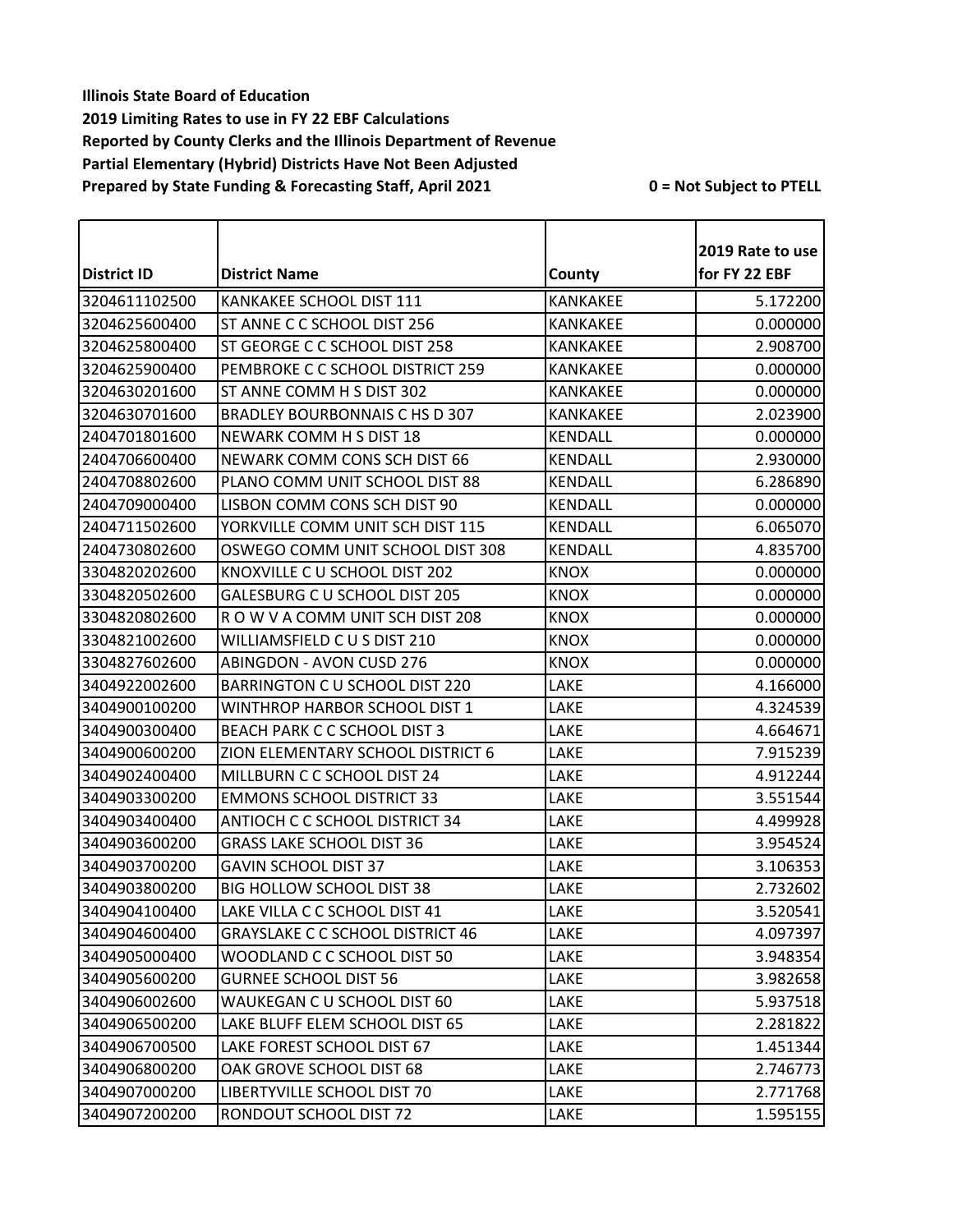|                    |                                         |         | 2019 Rate to use |
|--------------------|-----------------------------------------|---------|------------------|
| <b>District ID</b> | <b>District Name</b>                    | County  | for FY 22 EBF    |
| 3404907300400      | <b>HAWTHORN C C SCHOOL DIST 73</b>      | LAKE    | 3.156304         |
| 3404907500200      | MUNDELEIN ELEM SCHOOL DIST 75           | LAKE    | 4.171518         |
| 3404907600200      | DIAMOND LAKE SCHOOL DIST 76             | LAKE    | 4.188233         |
| 3404907900200      | <b>FREMONT SCHOOL DIST 79</b>           | LAKE    | 2.847046         |
| 3404909502600      | LAKE ZURICH C U SCH DIST 95             | LAKE    | 4.522577         |
| 3404909600400      | KILDEER COUNTRYSIDE C C S DIST 96       | LAKE    | 3.766057         |
| 3404910200400      | APTAKISIC-TRIPP C C S DIST 102          | LAKE    | 3.278088         |
| 3404910300200      | LINCOLNSHIRE-PRAIRIEVIEW SD 103         | LAKE    | 2.890382         |
| 3404910600200      | <b>BANNOCKBURN SCHOOL DIST 106</b>      | LAKE    | 2.657734         |
| 3404910900200      | DEERFIELD SCHOOL DIST 109               | LAKE    | 3.119697         |
| 3404911200200      | <b>NORTH SHORE SD 112</b>               | LAKE    | 3.039212         |
| 3404911301700      | TOWNSHIP HIGH SCHOOL DIST 113           | LAKE    | 2.135694         |
| 3404911400200      | FOX LAKE GRADE SCHOOL DIST 114          | LAKE    | 2.892359         |
| 3404911501600      | LAKE FOREST COMM H S DISTRICT 115       | LAKE    | 1.263295         |
| 3404911602600      | ROUND LAKE AREA SCHS - DIST 116         | LAKE    | 6.481673         |
| 3404911701600      | <b>ANTIOCH COMM HIGH SCH DIST 117</b>   | LAKE    | 3.060409         |
| 3404911802600      | WAUCONDA COMM UNIT S DIST 118           | LAKE    | 5.470458         |
| 3404912001300      | MUNDELEIN CONS HIGH SCH DIST 120        | LAKE    | 2.248364         |
| 3404912101700      | WARREN TWP HIGH SCH DIST 121            | LAKE    | 2.004473         |
| 3404912401600      | <b>GRANT COMM H S DISTRICT 124</b>      | LAKE    | 2.345646         |
| 3404912501300      | <b>ADLAI E STEVENSON DIST 125</b>       | LAKE    | 2.739026         |
| 3404912601700      | ZION-BENTON TWP H S DIST 126            | LAKE    | 4.429301         |
| 3404912701600      | <b>GRAYSLAKE COMM HIGH SCH DIST 127</b> | LAKE    | 3.653301         |
| 3404912801600      | LIBERTYVILLE COMM H SCH DIST 128        | LAKE    | 2.507019         |
| 3404918702600      | NORTH CHICAGO SCHOOL DIST 187           | LAKE    | 6.781440         |
| 3505000102600      | LELAND COMM UNIT SCH DIST 1             | LASALLE | 0.000000         |
| 3505000202600      | <b>COMMUNITY UNIT SCH DIST 2</b>        | LASALLE | 0.000000         |
| 3505000902600      | <b>EARLVILLE COMM UNIT SCH DIST 9</b>   | LASALLE | 0.000000         |
| 3505001750400      | DIMMICK CONSOLIDATED UNIT 175           | LASALLE | 0.000000         |
| 3505004001700      | STREATOR TWP H S DIST 40                | LASALLE | 0.000000         |
| 3505004400200      | STREATOR ELEM SCHOOL DIST 44            | LASALLE | 0.000000         |
| 3505006500400      | Allen Otter Creek CCSD 65               | LASALLE | 0.000000         |
| 3505007900400      | TONICA COMM CONS SCH DIST 79            | LASALLE | 0.000000         |
| 3505008200400      | DEER PARK C C SCHOOL DIST 82            | LASALLE | 0.000000         |
| 3505009500400      | <b>GRAND RIDGE C C SCHOOL DIST 95</b>   | LASALLE | 0.000000         |
| 3505012001700      | LA SALLE-PERU TWP H S D 120             | LASALLE | 0.000000         |
| 3505012200200      | LASALLE ELEM SCHOOL DIST 122            | LASALLE | 0.000000         |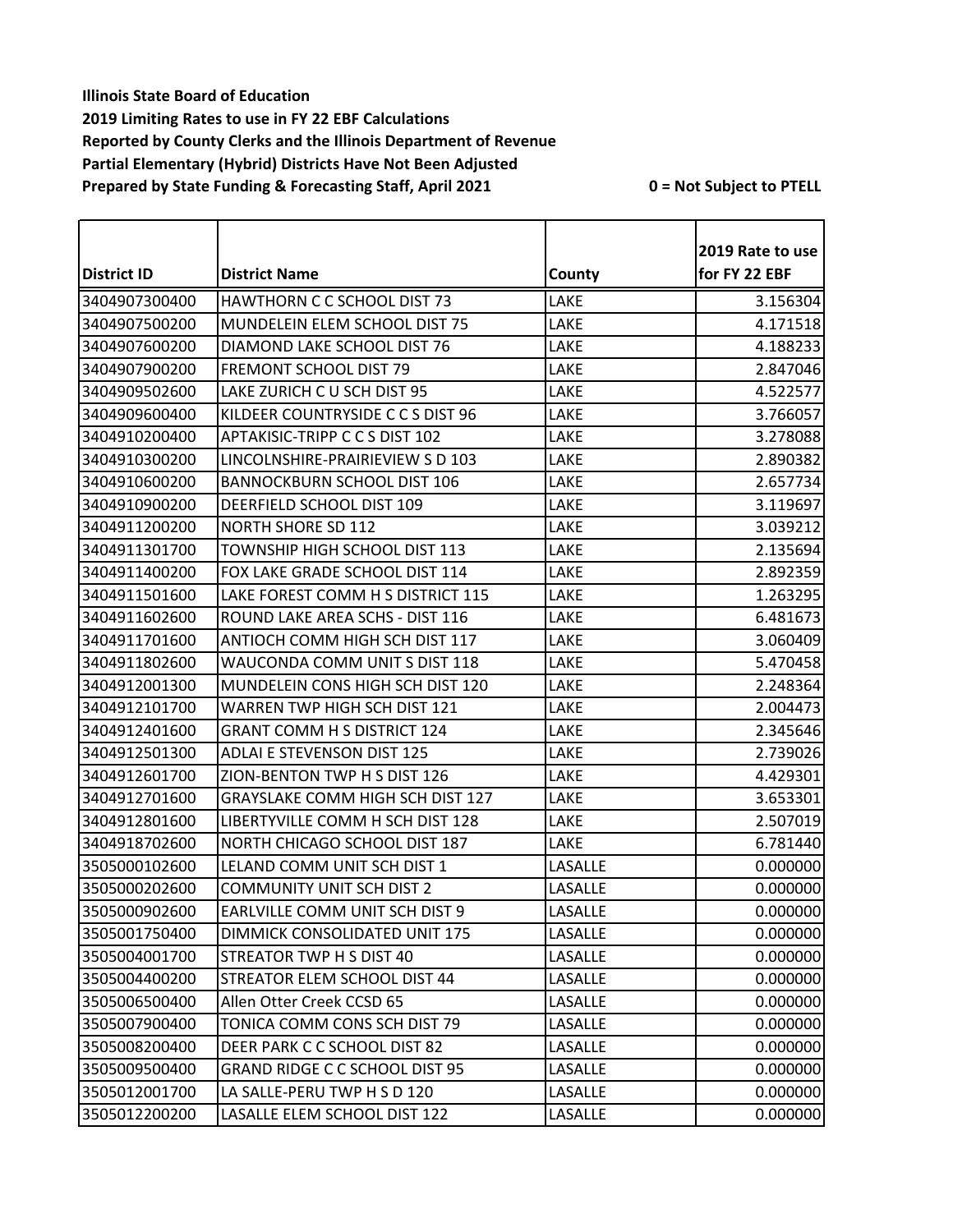|                    |                                        |                   | 2019 Rate to use |
|--------------------|----------------------------------------|-------------------|------------------|
| <b>District ID</b> | <b>District Name</b>                   | County            | for FY 22 EBF    |
| 3505012400200      | PERU ELEM SCHOOL DISTRICT 124          | LASALLE           | 0.000000         |
| 3505012500200      | OGLESBY ELEM SCH DIST 125              | LASALLE           | 0.000000         |
| 3505014001700      | OTTAWA TWP H S DIST 140                | LASALLE           | 0.000000         |
| 3505014100200      | OTTAWA ELEM SCHOOL DIST 141            | LASALLE           | 0.000000         |
| 3505015000200      | MARSEILLES ELEM SCHOOL DIST 150        | LASALLE           | 0.000000         |
| 3505016001700      | SENECA TWP H S DIST 160                | LASALLE           | 0.000000         |
| 3505017000400      | SENECA COMM CONS SCH DIST 170          | LASALLE           | 0.000000         |
| 3505018500400      | WALTHAM C C SCHOOL DIST 185            | LASALLE           | 0.000000         |
| 3505019500400      | WALLACE C C SCHOOL DIST 195            | LASALLE           | 0.000000         |
| 3505021000400      | MILLER TWP CC SCH DIST 210             | LASALLE           | 0.000000         |
| 3505023000400      | RUTLAND C C SCHOOL DIST 230            | LASALLE           | 0.000000         |
| 3505028001700      | MENDOTA TWP H S DIST 280               | LASALLE           | 0.000000         |
| 3505028900400      | MENDOTA C C SCHOOL DIST 289            | LASALLE           | 0.000000         |
| 3505042502600      | LOSTANT COMM UNIT SCH DIST 425         | LASALLE           | 0.000000         |
| 1205101002600      | RED HILL C U SCHOOL DIST 10            | LAWRENCE          | 0.000000         |
| 1205102002600      | LAWRENCE CO C U DISTRICT 20            | LAWRENCE          | 0.000000         |
| 4705217002200      | DIXON UNIT SCHOOL DIST 170             | LEE               | 0.000000         |
| 4705222000200      | STEWARD ELEM SCHOOL DIST 220           | LEE               | 2.867000         |
| 4705227102600      | PAW PAW CUSD 271                       | LEE               | 5.536200         |
| 4705227202600      | AMBOY COMM UNIT SCHOOL DIST 272        | LEE               | 4.872400         |
| 4705227502600      | ASHTON COMM UNIT SCH DIST 275          | LEE               | 0.000000         |
| 1705300502600      | WOODLAND CUS DIST 5                    | <b>LIVINGSTON</b> | 6.148390         |
| 17053006J2600      | TRI POINT CU SCH DIST 6-J              | LIVINGSTON        | 0.000000         |
| 1705300802600      | PRAIRIE CENTRAL C U SCHOOL DIST 8      | <b>LIVINGSTON</b> | 0.000000         |
| 1705307402700      | FLANAGAN-CORNELL UNIT 74 - Elementary  | <b>LIVINGSTON</b> | 3.910360         |
| 1705307402700      | FLANAGAN-CORNELL UNIT 74 - High School | <b>LIVINGSTON</b> | 1.779130         |
| 1705309001700      | PONTIAC TWP H S DIST 90                | LIVINGSTON        | 2.501530         |
| 1705323001700      | DWIGHT TWP H S DIST 230                | <b>LIVINGSTON</b> | 0.000000         |
| 1705323200200      | DWIGHT COMMON SCHOOL DIST 232          | <b>LIVINGSTON</b> | 0.000000         |
| 1705342500400      | ROOKS CREEK C C SCH DIST 425           | LIVINGSTON        | 3.530710         |
| 1705342600400      | CORNELL C C SCH DIST 426               | LIVINGSTON        | 4.195280         |
| 1705342900400      | PONTIAC C C SCHOOL DIST 429            | LIVINGSTON        | 3.557050         |
| 1705343500400      | ODELL COMM CONS SCHOOL DIST 435        | <b>LIVINGSTON</b> | 3.152170         |
| 1705343800400      | SAUNEMIN C CONSOL SCH DIST 438         | <b>LIVINGSTON</b> | 3.815240         |
| 1705402102600      | HARTSBURG EMDEN C U S DIST 21          | <b>LOGAN</b>      | 4.873750         |
| 1705402302600      | MT PULASKI COMM UNIT DIST 23           | <b>LOGAN</b>      | 0.000000         |
| 1705402700200      | LINCOLN ELEM SCHOOL DIST 27            | LOGAN             | 3.521120         |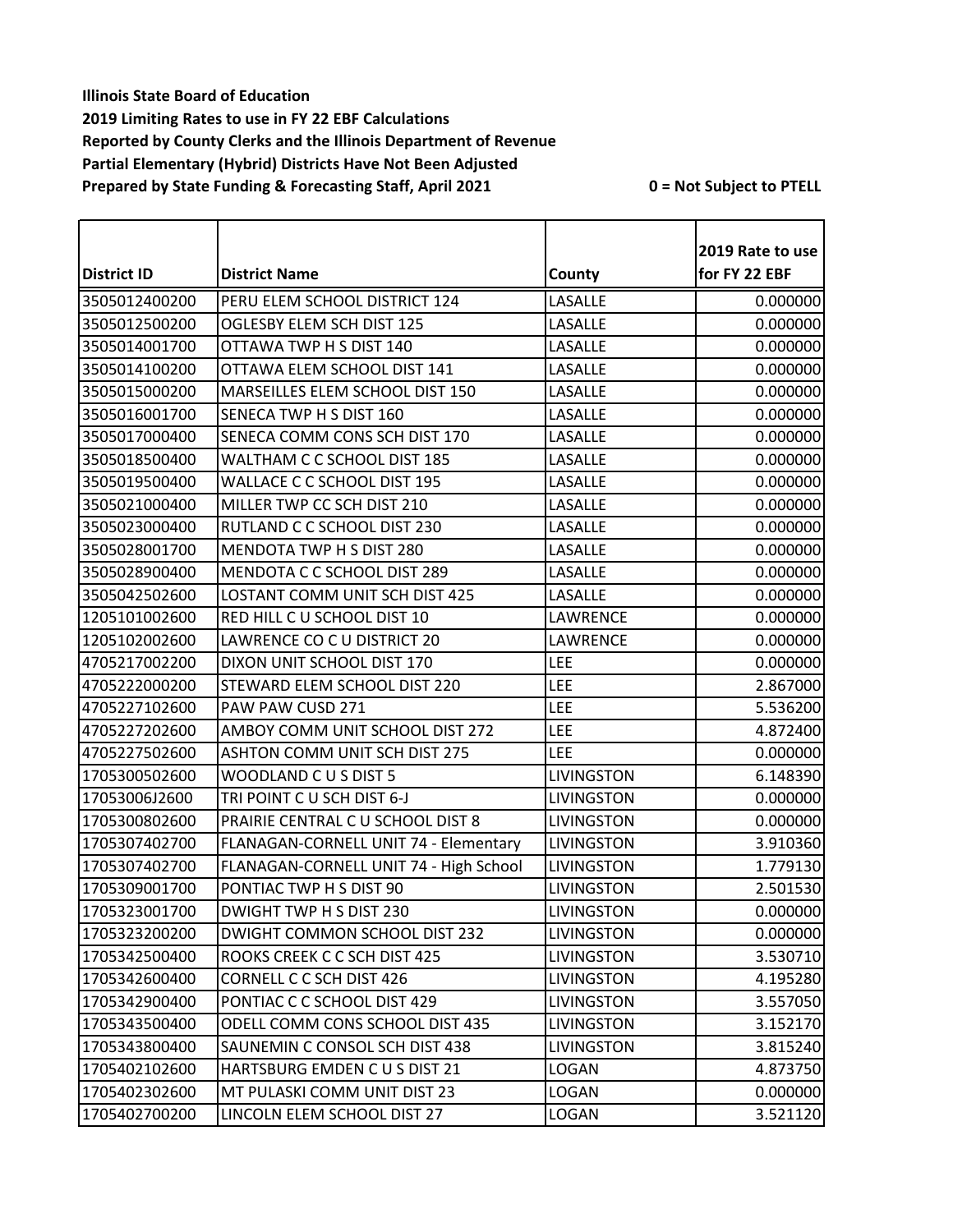|               |                                       |                 | 2019 Rate to use |
|---------------|---------------------------------------|-----------------|------------------|
| District ID   | <b>District Name</b>                  | County          | for FY 22 EBF    |
| 1705406100400 | CHESTER-EAST LINCOLN CCS DIST 61      | <b>LOGAN</b>    | 0.000000         |
| 1705408800200 | NEW HOLLAND-MIDDLETOWN E DIST 88      | <b>LOGAN</b>    | 0.000000         |
| 1705409200400 | WEST LINCOLN-BROADWELL E S D #92      | LOGAN           | 2.003060         |
| 1705440401600 | LINCOLN COMM H S DIST 404             | <b>LOGAN</b>    | 0.000000         |
| 3905500102600 | ARGENTA-OREANA COMM UNIT SCH D 1      | <b>MACON</b>    | 0.000000         |
| 3905500202600 | MAROA FORSYTH C U SCH DIST 2          | <b>MACON</b>    | 0.000000         |
| 3905500302600 | MT ZION COMM UNIT SCH DIST 3          | <b>MACON</b>    | 0.000000         |
| 3905500902600 | <b>SANGAMON VALLEY CUSD 9</b>         | <b>MACON</b>    | 0.000000         |
| 3905501102600 | WARRENSBURG-LATHAM C U DIST 11        | <b>MACON</b>    | 0.000000         |
| 3905501502600 | MERIDIAN COMM UNIT SCH DIST 15        | <b>MACON</b>    | 0.000000         |
| 3905506102500 | <b>DECATUR SCHOOL DISTRICT 61</b>     | <b>MACON</b>    | 0.000000         |
| 4005600102600 | CARLINVILLE C U SCHOOL DIST 1         | <b>MACOUPIN</b> | 3.133380         |
| 4005600202600 | NORTHWESTERN CU SCH DIST 2            | <b>MACOUPIN</b> | 3.906640         |
| 4005600502600 | MOUNT OLIVE C U SCHOOL DIST 5         | <b>MACOUPIN</b> | 0.000000         |
| 4005600602600 | STAUNTON COMM UNIT SCH DIST 6         | <b>MACOUPIN</b> | 3.017480         |
| 4005600702600 | GILLESPIE COMM UNIT SCH DIST 7        | <b>MACOUPIN</b> | 2.945190         |
| 4005600802600 | <b>BUNKER HILL C U SCHOOL DIST 8</b>  | <b>MACOUPIN</b> | 3.811260         |
| 4005600902600 | SOUTHWESTERN C U SCH DIST 9           | <b>MACOUPIN</b> | 3.888500         |
| 4005603402600 | <b>NORTH MAC CUSD 34</b>              | <b>MACOUPIN</b> | 0.000000         |
| 4105700102600 | ROXANA COMM UNIT SCHOOL DIST 1        | <b>MADISON</b>  | 0.000000         |
| 4105700202600 | TRIAD COMM UNIT SCHOOL DIST 2         | <b>MADISON</b>  | 0.000000         |
| 4105700302600 | VENICE COMM UNIT SCHOOL DIST 3        | <b>MADISON</b>  | 0.000000         |
| 4105700502600 | HIGHLAND COMM UNIT SCH DIST 5         | <b>MADISON</b>  | 0.000000         |
| 4105700702600 | EDWARDSVILLE C U SCHOOL DIST 7        | <b>MADISON</b>  | 0.000000         |
| 4105700802600 | BETHALTO C U SCHOOL DIST 8            | <b>MADISON</b>  | 0.000000         |
| 4105700902600 | <b>GRANITE CITY C U SCHOOL DIST 9</b> | <b>MADISON</b>  | 0.000000         |
| 4105701002600 | COLLINSVILLE C U SCH DIST 10          | <b>MADISON</b>  | 0.000000         |
| 4105701102600 | ALTON COMM UNIT SCHOOL DIST 11        | <b>MADISON</b>  | 0.000000         |
| 4105701202600 | MADISON COMM UNIT SCH DIST 12         | <b>MADISON</b>  | 0.000000         |
| 4105701300200 | <b>EAST ALTON SCHOOL DISTRICT 13</b>  | <b>MADISON</b>  | 0.000000         |
| 4105701401600 | EAST ALTON-WOOD RIVER C H S D 14      | <b>MADISON</b>  | 0.000000         |
| 4105701500300 | WOOD RIVER-HARTFORD ELEM S D 15       | <b>MADISON</b>  | 0.000000         |
| 1305800100300 | RACCOON CONS SCHOOL DIST 1            | <b>MARION</b>   | 2.158730         |
| 1305800200300 | KELL CONSOLIDATED SCHOOL DIST 2       | <b>MARION</b>   | 2.755290         |
| 1305800700400 | <b>IUKA COMM CONS SCHOOL DIST 7</b>   | <b>MARION</b>   | 2.480830         |
| 1305801000400 | SELMAVILLE C C SCH DIST 10            | <b>MARION</b>   | 2.696730         |
| 1305810002600 | PATOKA COMM UNIT SCH DIST 100         | <b>MARION</b>   | 0.000000         |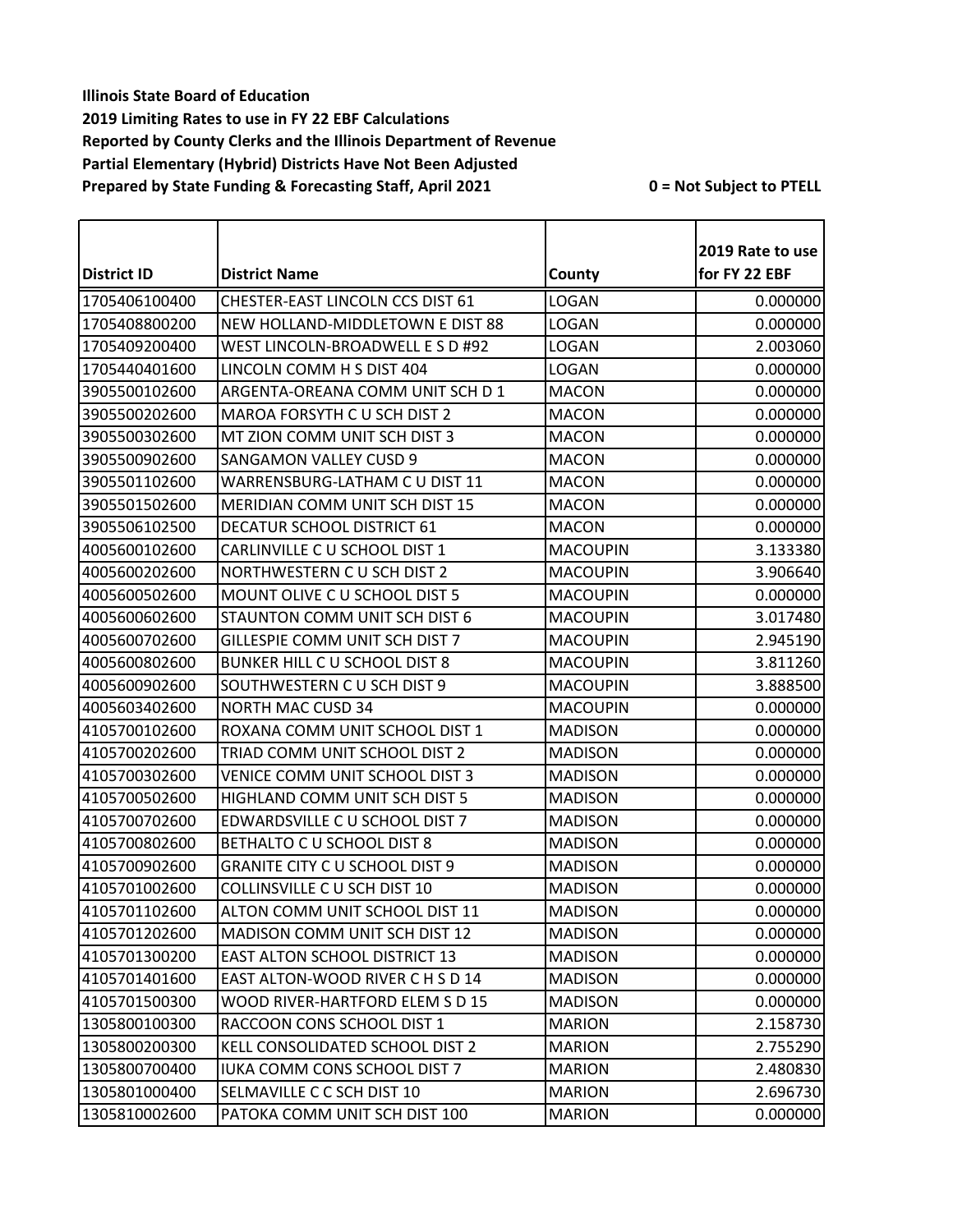| District ID   | <b>District Name</b>                   | County           | 2019 Rate to use<br>for FY 22 EBF |
|---------------|----------------------------------------|------------------|-----------------------------------|
| 1305811100200 | SALEM SCHOOL DIST 111                  | <b>MARION</b>    | 2.302560                          |
| 1305813300200 | CENTRAL CITY SCHOOL DIST 133           | <b>MARION</b>    | 1.767530                          |
| 1305813500200 | CENTRALIA SCHOOL DIST 135              | <b>MARION</b>    | 0.000000                          |
| 1305820001700 | CENTRALIA H S DIST 200                 | <b>MARION</b>    | 0.000000                          |
| 1305840102600 | SOUTH CENTRAL COMM UNIT DIST 401       | <b>MARION</b>    | 0.000000                          |
| 1305850102600 | SANDOVAL C U SCHOOL DIST 501           | <b>MARION</b>    | 0.000000                          |
| 1305860001600 | SALEM COMM H S DIST 600                | <b>MARION</b>    | 1.858080                          |
| 1305872202600 | ODIN CU SCHOOL DIST 722                | <b>MARION</b>    | 4.421060                          |
| 3505900502600 | HENRY-SENACHWINE CUSD 5                | <b>MARSHALL</b>  | 0.000000                          |
| 3505900702600 | MIDLAND COMMUNITY UNIT DIST 7          | <b>MARSHALL</b>  | 0.000000                          |
| 5306012602600 | HAVANA COMM UNIT SCHOOL DIST 126       | <b>MASON</b>     | 0.000000                          |
| 5306018902600 | ILLINI CENTRAL C U SCH DIST 189        | <b>MASON</b>     | 0.000000                          |
| 5306019102600 | MIDWEST CENTRAL CUSD 191               | <b>MASON</b>     | 0.000000                          |
| 2106100102600 | MASSAC UNIT DISTRICT #1                | <b>MASSAC</b>    | 4.448340                          |
| 2106103802600 | JOPPA-MAPLE GROVE UNIT DIST 38         | <b>MASSAC</b>    | 5.546240                          |
| 2606210302600 | <b>WEST PRAIRIE</b>                    | <b>MCDONOUGH</b> | 0.000000                          |
| 2606217002600 | <b>BUSHNELL PRAIRIE CITY CUS D 170</b> | <b>MCDONOUGH</b> | 0.000000                          |
| 2606218502600 | MACOMB COMM UNIT SCH DIST 185          | <b>MCDONOUGH</b> | 5.712100                          |
| 4406300200300 | NIPPERSINK SCHOOL DISTRICT 2           | <b>MCHENRY</b>   | 3.361010                          |
| 4406300300300 | FOX RIVER GROVE CONS S D 3             | <b>MCHENRY</b>   | 4.838410                          |
| 4406301202600 | JOHNSBURG C U SCHOOL DIST 12           | <b>MCHENRY</b>   | 5.034050                          |
| 4406301500400 | MCHENRY C C SCHOOL DIST 15             | <b>MCHENRY</b>   | 4.696230                          |
| 4406301800400 | RILEY C C SCHOOL DIST 18               | <b>MCHENRY</b>   | 3.638730                          |
| 4406301902400 | ALDEN HEBRON SCHOOL DIST 19            | <b>MCHENRY</b>   | 5.437260                          |
| 4406302600400 | CARY C C SCHOOL DIST 26                | <b>MCHENRY</b>   | 3.370590                          |
| 4406303600200 | HARRISON SCHOOL DISTRICT 36            | <b>MCHENRY</b>   | 4.053230                          |
| 4406304600300 | PRAIRIE GROVE C SCH DIST 46            | <b>MCHENRY</b>   | 4.606360                          |
| 4406304700400 | CRYSTAL LAKE C C SCH DIST 47           | <b>MCHENRY</b>   | 3.885120                          |
| 4406305002600 | HARVARD C U SCHOOL DIST 50             | <b>MCHENRY</b>   | 5.452120                          |
| 4406315401600 | MARENGO COMM HS DIST 154               | <b>MCHENRY</b>   | 2.288950                          |
| 4406315501600 | <b>COMMUNITY HIGH SCHOOL DIST 155</b>  | <b>MCHENRY</b>   | 2.523590                          |
| 4406315601600 | MCHENRY COMM H S DIST 156              | <b>MCHENRY</b>   | 2.114780                          |
| 4406315701600 | RICHMOND-BURTON COMM H SC D 157        | <b>MCHENRY</b>   | 2.729980                          |
| 4406315802200 | HUNTLEY CONS SCHOOL DIST 158           | <b>MCHENRY</b>   | 4.589170                          |
| 4406316500300 | MARENGO-UNION ELEM CONS DIST 165       | <b>MCHENRY</b>   | 2.952670                          |
| 4406320002600 | WOODSTOCK C U SCHOOL DIST 200          | <b>MCHENRY</b>   | 5.795730                          |
| 1706400202600 | LEROY COMMUNITY UNIT SCH DIST 2        | <b>MCLEAN</b>    | 0.000000                          |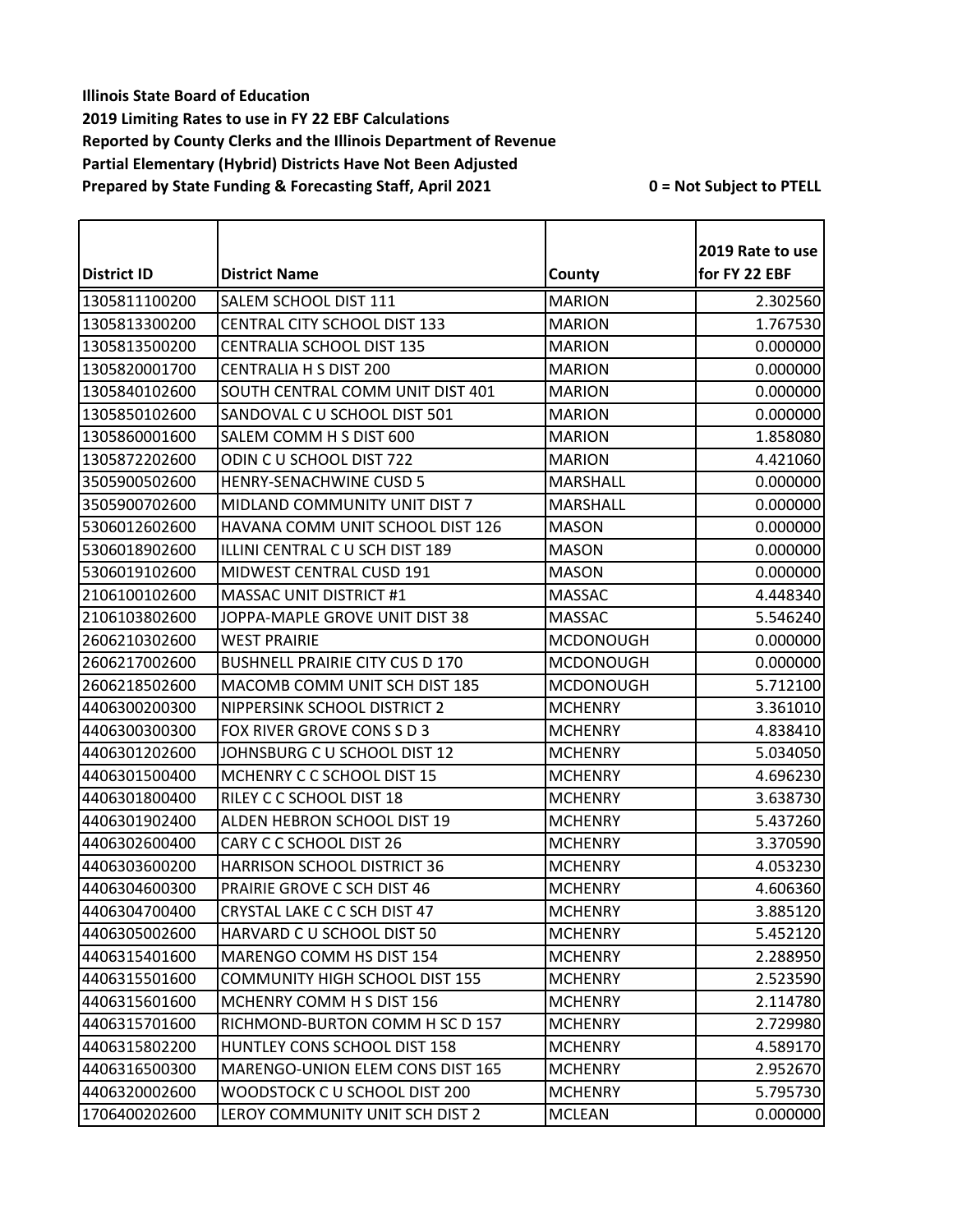|                    |                                      |                   | 2019 Rate to use |
|--------------------|--------------------------------------|-------------------|------------------|
| <b>District ID</b> | <b>District Name</b>                 | County            | for FY 22 EBF    |
| 1706400302600      | TRI VALLEY C U SCHOOL DISTRICT 3     | <b>MCLEAN</b>     | 0.000000         |
| 1706400402600      | HEYWORTH CU SCH DIST 4               | <b>MCLEAN</b>     | 0.000000         |
| 1706400502600      | MCLEAN COUNTY UNIT DIST NO 5         | <b>MCLEAN</b>     | 0.000000         |
| 1706400702600      | LEXINGTON C U SCH DIST 7             | <b>MCLEAN</b>     | 0.000000         |
| 1706401602600      | OLYMPIA C U SCHOOL DIST 16           | <b>MCLEAN</b>     | 0.000000         |
| 1706401902600      | RIDGEVIEW COMM UNIT SCH DIST 19      | <b>MCLEAN</b>     | 0.000000         |
| 1706408702500      | <b>BLOOMINGTON SCH DIST 87</b>       | <b>MCLEAN</b>     | 0.000000         |
| 5106520002600      | GREENVIEW C U SCH DIST 200           | <b>MENARD</b>     | 4.490400         |
| 5106520202600      | PORTA COMM UNIT SCHOOL DIST 202      | <b>MENARD</b>     | 0.000000         |
| 5106521302600      | ATHENS COMM UNIT SCH DIST 213        | <b>MENARD</b>     | 3.950500         |
| 3306640402600      | <b>MERCER COUNTY SD 404</b>          | <b>MERCER</b>     | 0.000000         |
| 4506700302600      | VALMEYER COMM UNIT SCH DIST 3        | <b>MONROE</b>     | 3.604570         |
| 4506700402600      | <b>COLUMBIA COMM UNIT SCH DIST 4</b> | <b>MONROE</b>     | 0.000000         |
| 4506700502600      | WATERLOO COMM UNIT SCH DIST 5        | <b>MONROE</b>     | 0.000000         |
| 0306800202600      | PANHANDLE COMM UNIT SCH DIST 2       | <b>MONTGOMERY</b> | 0.000000         |
| 0306800302600      | HILLSBORO COMM UNIT SCH DIST 3       | <b>MONTGOMERY</b> | 0.000000         |
| 0306801202600      | LITCHFIELD C U SCHOOL DIST 12        | <b>MONTGOMERY</b> | 0.000000         |
| 0306802202600      | NOKOMIS COMM UNIT SCH DIST 22        | <b>MONTGOMERY</b> | 0.000000         |
| 0106900102600      | FRANKLIN C U SCHOOL DISTRICT 1       | <b>MORGAN</b>     | 4.543530         |
| 0106900602600      | WAVERLY C U SCHOOL DIST 6            | <b>MORGAN</b>     | 5.103870         |
| 0106901102600      | MEREDOSIA-CHAMBERSBURG CUSD 11       | <b>MORGAN</b>     | 0.000000         |
| 0106902702600      | TRIOPIA C U SCHOOL DISTRICT 27       | <b>MORGAN</b>     | 0.000000         |
| 0106911702200      | JACKSONVILLE SCHOOL DIST 117         | <b>MORGAN</b>     | 4.831360         |
| 1107030002600      | SULLIVAN C U SCHOOL DIST 300         | <b>MOULTRIE</b>   | 0.000000         |
| 1107030202600      | OKAW Valley CUSD 302                 | <b>MOULTRIE</b>   | 0.000000         |
| 4707114400300      | KINGS CONSOLIDATED SCH DIST 144      | <b>OGLE</b>       | 0.000000         |
| 4707116100400      | CRESTON COMM CONS SCHOOL DIST 161    | OGLE              | 0.000000         |
| 4707121201700      | ROCHELLE TWP HIGH SCH DIST 212       | <b>OGLE</b>       | 0.000000         |
| 4707122002600      | OREGON C U SCHOOL DIST-220           | <b>OGLE</b>       | 0.000000         |
| 4707122102600      | FORRESTVILLE VALLEY C U S D 221      | OGLE              | 0.000000         |
| 4707122202600      | POLO COMM UNIT SCHOOL DIST 222       | OGLE              | 0.000000         |
| 4707122302600      | MERIDIAN CU SCH DIST 223             | <b>OGLE</b>       | 0.000000         |
| 4707122602600      | BYRON COMM UNIT SCHOOL DIST 226      | OGLE              | 0.000000         |
| 4707123100400      | ROCHELLE COMM CONS DIST 231          | OGLE              | 0.000000         |
| 4707126900400      | <b>ESWOOD C C DISTRICT 269</b>       | OGLE              | 0.000000         |
| 4807206200200      | PLEASANT VALLEY SCH DIST 62          | <b>PEORIA</b>     | 0.000000         |
| 4807206300200      | NORWOOD ELEM SCHOOL DIST 63          | <b>PEORIA</b>     | 0.000000         |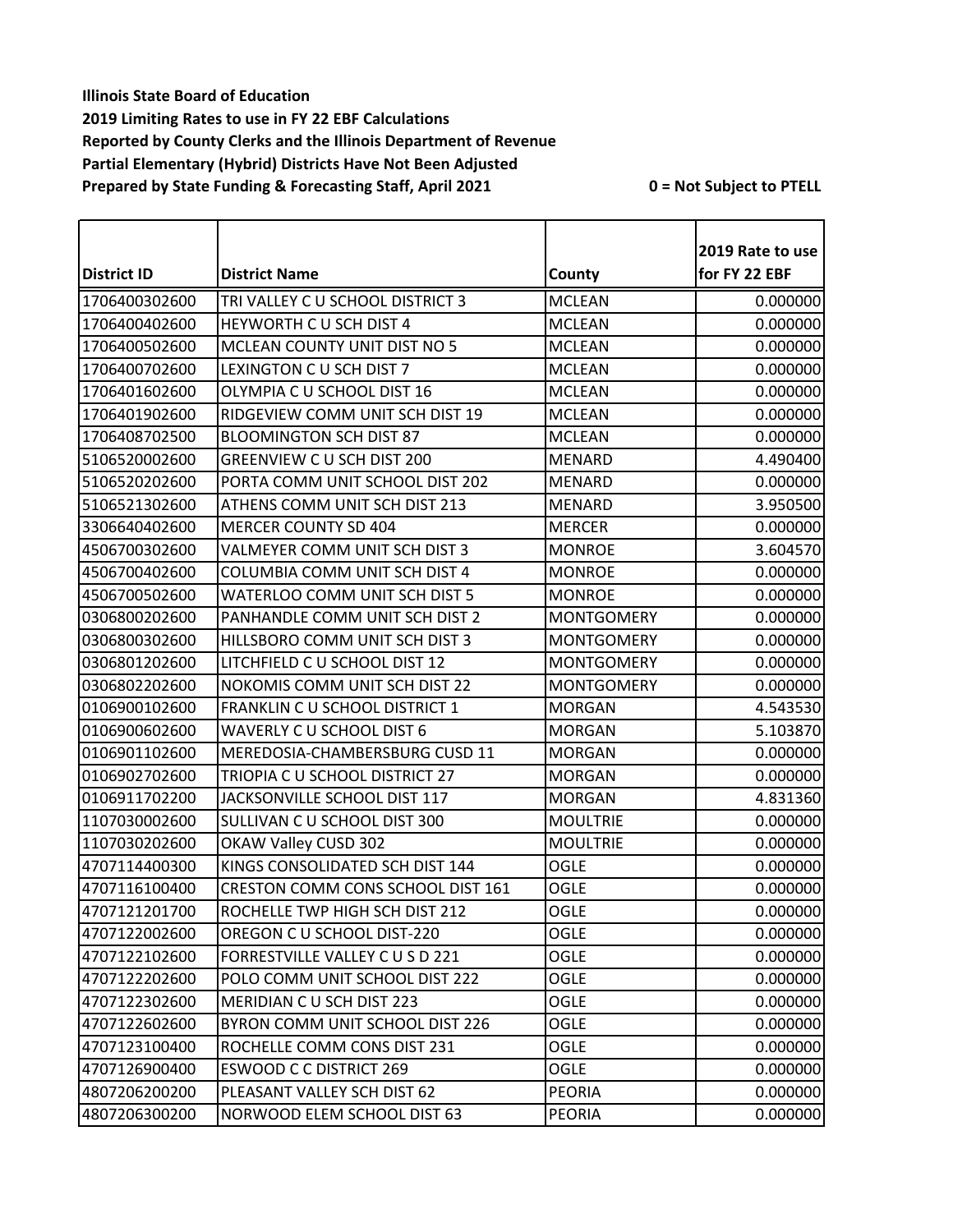|                    |                                         |               | 2019 Rate to use |
|--------------------|-----------------------------------------|---------------|------------------|
| <b>District ID</b> | <b>District Name</b>                    | County        | for FY 22 EBF    |
| 4807206600200      | <b>BARTONVILLE SCHOOL DIST 66</b>       | <b>PEORIA</b> | 0.000000         |
| 4807206800200      | OAK GROVE SCHOOL DIST 68                | <b>PEORIA</b> | 0.000000         |
| 4807206900200      | PLEASANT HILL SCHOOL DIST 69            | <b>PEORIA</b> | 0.000000         |
| 4807207000200      | MONROE SCHOOL DIST 70                   | <b>PEORIA</b> | 0.000000         |
| 4807215002500      | PEORIA SCHOOL DISTRICT 150              | <b>PEORIA</b> | 0.000000         |
| 4807226502600      | FARMINGTON CENTRAL C U S D 265          | <b>PEORIA</b> | 0.000000         |
| 4807230902600      | BRIMFIELD C U SCHOOL DIST 309           | <b>PEORIA</b> | 0.000000         |
| 4807231001600      | LIMESTONE COMM HIGH SCH DIST 310        | <b>PEORIA</b> | 0.000000         |
| 4807231600400      | LIMESTONE WALTERS C C S DIST 316        | <b>PEORIA</b> | 0.000000         |
| 4807232102600      | IL VALLEY CENTRAL UNIT DIST 321         | <b>PEORIA</b> | 0.000000         |
| 4807232202600      | ELMWOOD C U SCHOOL DISTRICT 322         | <b>PEORIA</b> | 0.000000         |
| 4807232302600      | DUNLAP C U SCHOOL DIST 323              | <b>PEORIA</b> | 0.000000         |
| 4807232502600      | PEORIA HGHTS C U SCH DIST 325           | <b>PEORIA</b> | 0.000000         |
| 4807232602600      | PRINCEVILLE C U SCH DIST 326            | PEORIA        | 0.000000         |
| 4807232702600      | ILLINI BLUFFS CU SCH DIST 327           | <b>PEORIA</b> | 0.000000         |
| 4807232800300      | <b>HOLLIS CONS SCHOOL DIST 328</b>      | <b>PEORIA</b> | 0.000000         |
| 3007300500200      | TAMAROA SCHOOL DIST 5                   | <b>PERRY</b>  | 0.000000         |
| 3007305000200      | PINCKNEYVILLE SCH DIST 50               | <b>PERRY</b>  | 0.000000         |
| 3007310101600      | PINCKNEYVILLE COMM H S DIST 101         | <b>PERRY</b>  | 0.000000         |
| 3007320400400      | <b>COMMUNITY CONS SCH DIST 204</b>      | <b>PERRY</b>  | 0.000000         |
| 3007330002600      | DU QUOIN C U SCHOOL DISTRICT 300        | <b>PERRY</b>  | 0.000000         |
| 1102130502600      | ARTHUR CU SCHOOL DIST 305               | <b>PIATT</b>  | 0.000000         |
| 3907400502600      | BEMENT COMM UNIT SCHOOL DIST 5          | <b>PIATT</b>  | 0.000000         |
| 3907402502600      | MONTICELLO C U SCHOOL DIST 25           | <b>PIATT</b>  | 0.000000         |
| 3907405702600      | DELAND-WELDON C U SCH DIST 57           | <b>PIATT</b>  | 0.000000         |
| 3907410002600      | CERRO GORDO C U SCHOOL DIST 100         | <b>PIATT</b>  | 0.000000         |
| 0107500302600      | PLEASANT HILL C U SCH DIST 3            | <b>PIKE</b>   | 0.000000         |
| 0107500402600      | <b>GRIGGSVILLE-PERRY C U SCH DIST 4</b> | <b>PIKE</b>   | 0.000000         |
| 0107501002600      | PIKELAND C U SCH DIST 10                | <b>PIKE</b>   | 0.000000         |
| 0107501202600      | <b>WESTERN CUSD 12</b>                  | <b>PIKE</b>   | 0.000000         |
| 2007600102600      | POPE CO COMM UNIT DIST 1                | <b>POPE</b>   | 0.000000         |
| 3007710002600      | CENTURY COMM UNIT SCH DIST 100          | PULASKI       | 0.000000         |
| 3007710102600      | <b>MERIDIAN CU SCH DISTRICT 101</b>     | PULASKI       | 0.000000         |
| 3507853502600      | PUTNAM CO C U SCHOOL DIST 535           | <b>PUTNAM</b> | 0.000000         |
| 4507900102200      | COULTERVILLE UNIT SCHOOL DIST 1         | RANDOLPH      | 0.000000         |
| 4507912201900      | CHESTER N H SCHOOL DIST 122             | RANDOLPH      | 1.239380         |
| 4507913202600      | RED BUD C U SCHOOL DIST 132             | RANDOLPH      | 0.000000         |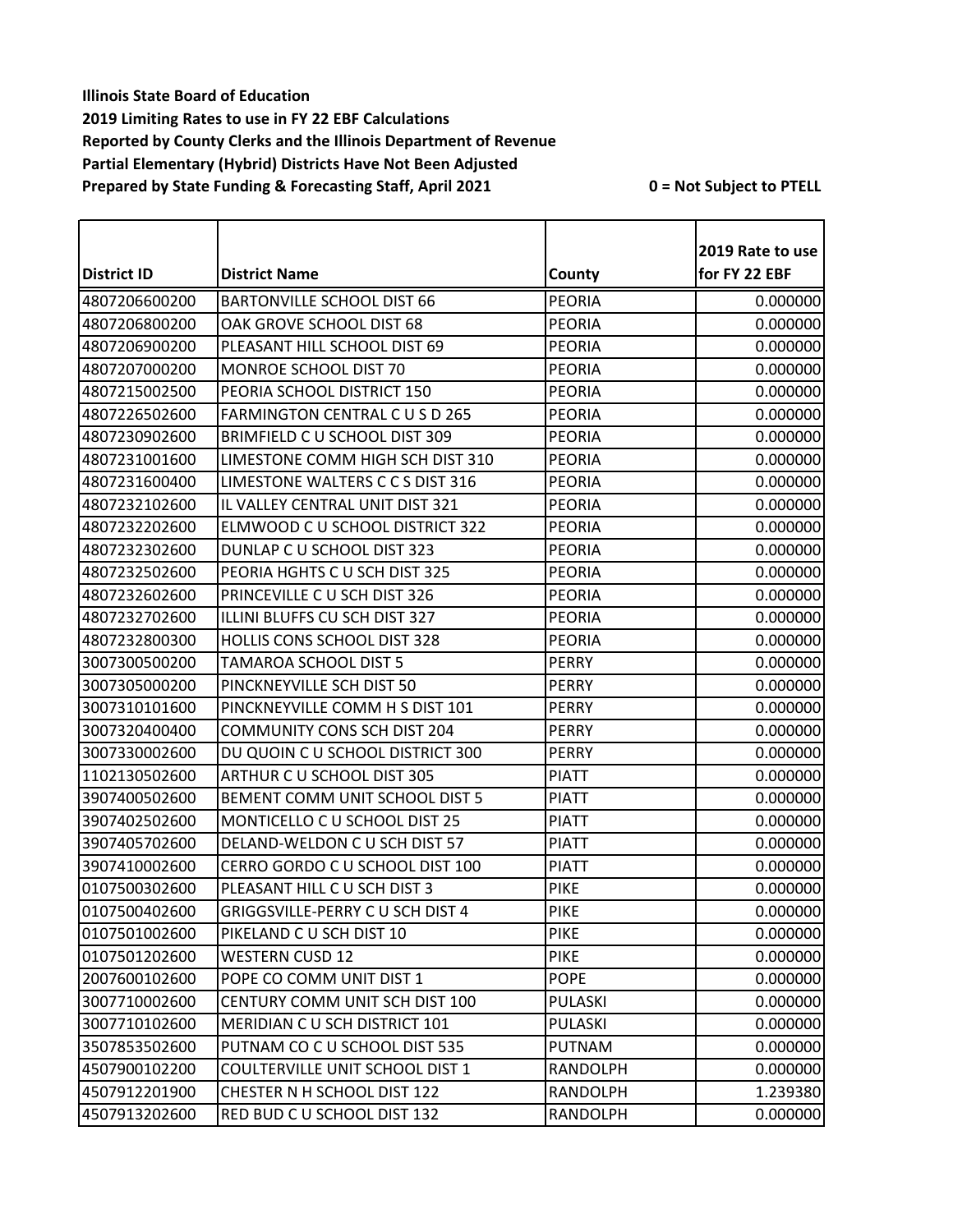|                    |                                       |                    | 2019 Rate to use |
|--------------------|---------------------------------------|--------------------|------------------|
| <b>District ID</b> | <b>District Name</b>                  | County             | for FY 22 EBF    |
| 4507913400400      | PRAIRIE DU ROCHER C C S D 134         | <b>RANDOLPH</b>    | 2.592380         |
| 4507913802600      | STEELEVILLE C U SCH DIST 138          | <b>RANDOLPH</b>    | 3.379040         |
| 4507913902600      | CHESTER COMM UNIT SCH DIST 139        | <b>RANDOLPH</b>    | 2.712440         |
| 4507914002600      | SPARTA C U SCHOOL DIST 140            | <b>RANDOLPH</b>    | 3.555710         |
| 1208000102600      | EAST RICHLAND C U SCH DIST 1          | RICHLAND           | 0.000000         |
| 4908102900200      | <b>HAMPTON SCHOOL DISTRICT 29</b>     | <b>ROCK ISLAND</b> | 0.000000         |
| 4908103001700      | UNITED TWP HS DISTRICT 30             | <b>ROCK ISLAND</b> | 0.000000         |
| 4908103400200      | SILVIS SCHOOL DISTRICT 34             | <b>ROCK ISLAND</b> | 0.000000         |
| 4908103600200      | CARBON CLIFF-BARSTOW SCH DIST 36      | <b>ROCK ISLAND</b> | 0.000000         |
| 4908103700200      | <b>EAST MOLINE SCHOOL DISTRICT 37</b> | <b>ROCK ISLAND</b> | 0.000000         |
| 4908104002200      | MOLINE UNIT SCHOOL DISTRICT 40        | <b>ROCK ISLAND</b> | 0.000000         |
| 4908104102500      | ROCK ISLAND SCHOOL DISTRICT 41        | <b>ROCK ISLAND</b> | 0.000000         |
| 4908110002600      | RIVERDALE C U SCHOOL DIST 100         | <b>ROCK ISLAND</b> | 0.000000         |
| 4908120002600      | SHERRARD COMM UNIT SCH DIST 200       | <b>ROCK ISLAND</b> | 0.000000         |
| 4908130002600      | ROCKRIDGE C U SCHOOL DIST 300         | <b>ROCK ISLAND</b> | 0.000000         |
| 2008300102600      | <b>GALATIA C U SCHOOL DIST 1</b>      | <b>SALINE</b>      | 0.000000         |
| 2008300202600      | <b>CARRIER MILLS-STONEFORT CUSD 2</b> | <b>SALINE</b>      | 0.000000         |
| 2008300302600      | HARRISBURG C U SCHOOL DIST 3          | <b>SALINE</b>      | 0.000000         |
| 2008300402600      | ELDORADO COMM UNIT DISTRICT 4         | <b>SALINE</b>      | 0.000000         |
| 5108400102600      | TRI CITY COMM UNIT SCH DIST 1         | SANGAMON           | 3.848843         |
| 51084003A2600      | ROCHESTER COMM UNIT SCH DIST 3A       | SANGAMON           | 3.587694         |
| 5108400502600      | BALL CHATHAM C U SCHOOL DIST 5        | SANGAMON           | 3.862173         |
| 5108400802600      | PLEASANT PLAINS C U SCHOOL DIST 8     | SANGAMON           | 4.811485         |
| 5108401002600      | AUBURN COMM UNIT SCHOOL DIST 10       | SANGAMON           | 3.650356         |
| 5108401102600      | PAWNEE COMM UNIT SCHOOL DIST 11       | SANGAMON           | 0.000000         |
| 5108401402600      | RIVERTON C U SCHOOL DIST 14           | SANGAMON           | 3.766639         |
| 5108401502600      | WILLIAMSVILLE C U SCHOOL DIST 15      | SANGAMON           | 3.643680         |
| 5108401602600      | <b>COMMUNITY UNIT SCHOOL DIST 16</b>  | SANGAMON           | 3.846170         |
| 5108418602500      | SPRINGFIELD SCHOOL DISTRICT 186       | SANGAMON           | 5.063134         |
| 2608500502600      | SCHUYLER-INDUSTRY                     | <b>SCHUYLER</b>    | 0.000000         |
| 0108600102600      | WINCHESTER C U SCH DIST 1             | <b>SCOTT</b>       | 0.000000         |
| 0108600202600      | SCOTT-MORGAN C U SCHOOL DIST 2        | <b>SCOTT</b>       | 0.000000         |
| 1108700102600      | WINDSOR COMM UNIT SCH DIST 1          | SHELBY             | 3.295410         |
| 11087003A2600      | <b>COWDEN-HERRICK CUD 3A</b>          | SHELBY             | 0.000000         |
| 1108700402600      | SHELBYVILLE C U SCHOOL DIST 4         | SHELBY             | 3.933030         |
| 11087005A2600      | STEWARDSON-STRASBURG CU DIST 5A       | SHELBY             | 0.000000         |
| 1108702102600      | CENTRAL A & M C U DIST #21            | SHELBY             | 0.000000         |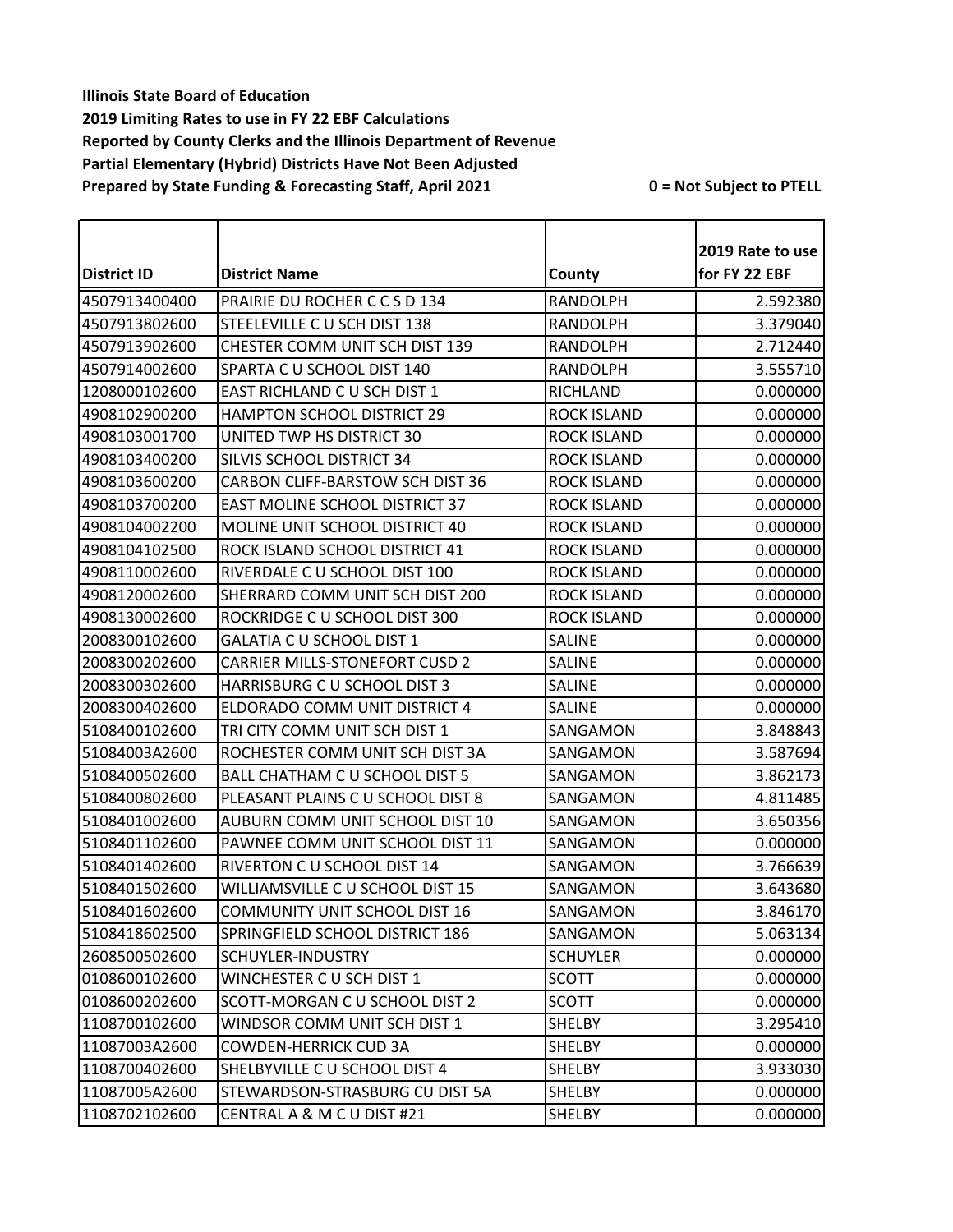| <b>District ID</b> | <b>District Name</b>              | County            | 2019 Rate to use<br>for FY 22 EBF |
|--------------------|-----------------------------------|-------------------|-----------------------------------|
| 5008200902600      | LEBANON COMM UNIT SCH DIST 9      | <b>ST CLAIR</b>   | 0.000000                          |
| 5008201902600      | MASCOUTAH C U DISTRICT 19         | <b>ST CLAIR</b>   | 0.000000                          |
| 5008203000300      | ST LIBORY CONS SCH DIST 30        | <b>ST CLAIR</b>   | 0.000000                          |
| 5008204002600      | MARISSA C U SCH DIST 40           | <b>ST CLAIR</b>   | 0.000000                          |
| 5008206002600      | NEW ATHENS C U SCHOOL DIST 60     | <b>ST CLAIR</b>   | 0.000000                          |
| 5008207000400      | FREEBURG C C SCHOOL DIST 70       | <b>ST CLAIR</b>   | 0.000000                          |
| 5008207701600      | FREEBURG COMM H S DIST 77         | <b>ST CLAIR</b>   | 0.000000                          |
| 5008208500200      | SHILOH VILLAGE SCHOOL DIST 85     | <b>ST CLAIR</b>   | 0.000000                          |
| 5008209000400      | O FALLON C C SCHOOL DIST 90       | <b>ST CLAIR</b>   | 0.000000                          |
| 5008210400200      | CENTRAL SCHOOL DIST 104           | <b>ST CLAIR</b>   | 0.000000                          |
| 5008210500200      | PONTIAC-W HOLLIDAY SCH DIST 105   | <b>ST CLAIR</b>   | 0.000000                          |
| 5008211000400      | GRANT COMM CONS SCH DIST 110      | <b>ST CLAIR</b>   | 0.000000                          |
| 5008211300200      | <b>WOLF BRANCH SCH DIST 113</b>   | <b>ST CLAIR</b>   | 0.000000                          |
| 5008211500200      | <b>WHITESIDE SCHOOL DIST 115</b>  | <b>ST CLAIR</b>   | 0.000000                          |
| 5008211600200      | HIGH MOUNT SCHOOL DIST 116        | <b>ST CLAIR</b>   | 0.000000                          |
| 5008211800200      | <b>BELLEVILLE SCHOOL DIST 118</b> | <b>ST CLAIR</b>   | 0.000000                          |
| 5008211900200      | BELLE VALLEY SCHOOL DIST 119      | <b>ST CLAIR</b>   | 0.000000                          |
| 5008213000400      | SMITHTON C C SCHOOL DIST 130      | <b>ST CLAIR</b>   | 0.000000                          |
| 5008216000400      | MILLSTADT C C SCH DIST 160        | <b>ST CLAIR</b>   | 0.000000                          |
| 5008217500200      | HARMONY EMGE SCHOOL DIST 175      | <b>ST CLAIR</b>   | 0.000000                          |
| 5008218100200      | SIGNAL HILL SCH DIST 181          | <b>ST CLAIR</b>   | 0.000000                          |
| 5008218702600      | CAHOKIA COMM UNIT SCH DIST 187    | <b>ST CLAIR</b>   | 0.000000                          |
| 5008218802200      | <b>BROOKLYN UNIT DISTRICT 188</b> | <b>ST CLAIR</b>   | 0.000000                          |
| 5008218902200      | EAST ST LOUIS SCHOOL DIST 189     | <b>ST CLAIR</b>   | 0.000000                          |
| 5008219602600      | DUPO COMM UNIT SCH DISTRICT 196   | <b>ST CLAIR</b>   | 0.000000                          |
| 5008220101700      | <b>BELLEVILLE TWP HS DIST 201</b> | <b>ST CLAIR</b>   | 0.000000                          |
| 5008220301700      | O FALLON TWP HIGH SCH DIST 203    | <b>ST CLAIR</b>   | 0.000000                          |
| 2808800102600      | BRADFORD COMM UNIT SCH DIST 1     | <b>STARK</b>      | 0.000000                          |
| 2808810002600      | STARK COUNTY C U SCH DIST 100     | <b>STARK</b>      | 0.000000                          |
| 0808914502200      | FREEPORT SCHOOL DIST 145          | <b>STEPHENSON</b> | 7.026500                          |
| 0808920002600      | PEARL CITY C U SCH DIST 200       | <b>STEPHENSON</b> | 4.691360                          |
| 0808920102600      | DAKOTA COMM UNIT SCH DIST 201     | <b>STEPHENSON</b> | 5.580000                          |
| 0808920202600      | LENA WINSLOW C U SCH DIST 202     | <b>STEPHENSON</b> | 4.600280                          |
| 0808920302600      | ORANGEVILLE C U SCHOOL DIST 203   | <b>STEPHENSON</b> | 5.097040                          |
| 5309005000200      | <b>DISTRICT 50 SCHOOLS</b>        | <b>TAZEWELL</b>   | 3.201220                          |
| 5309005100200      | <b>CENTRAL SCHOOL DISTRICT 51</b> | <b>TAZEWELL</b>   | 2.709000                          |
| 5309005200200      | <b>WASHINGTON SCHOOL DIST 52</b>  | <b>TAZEWELL</b>   | 2.604780                          |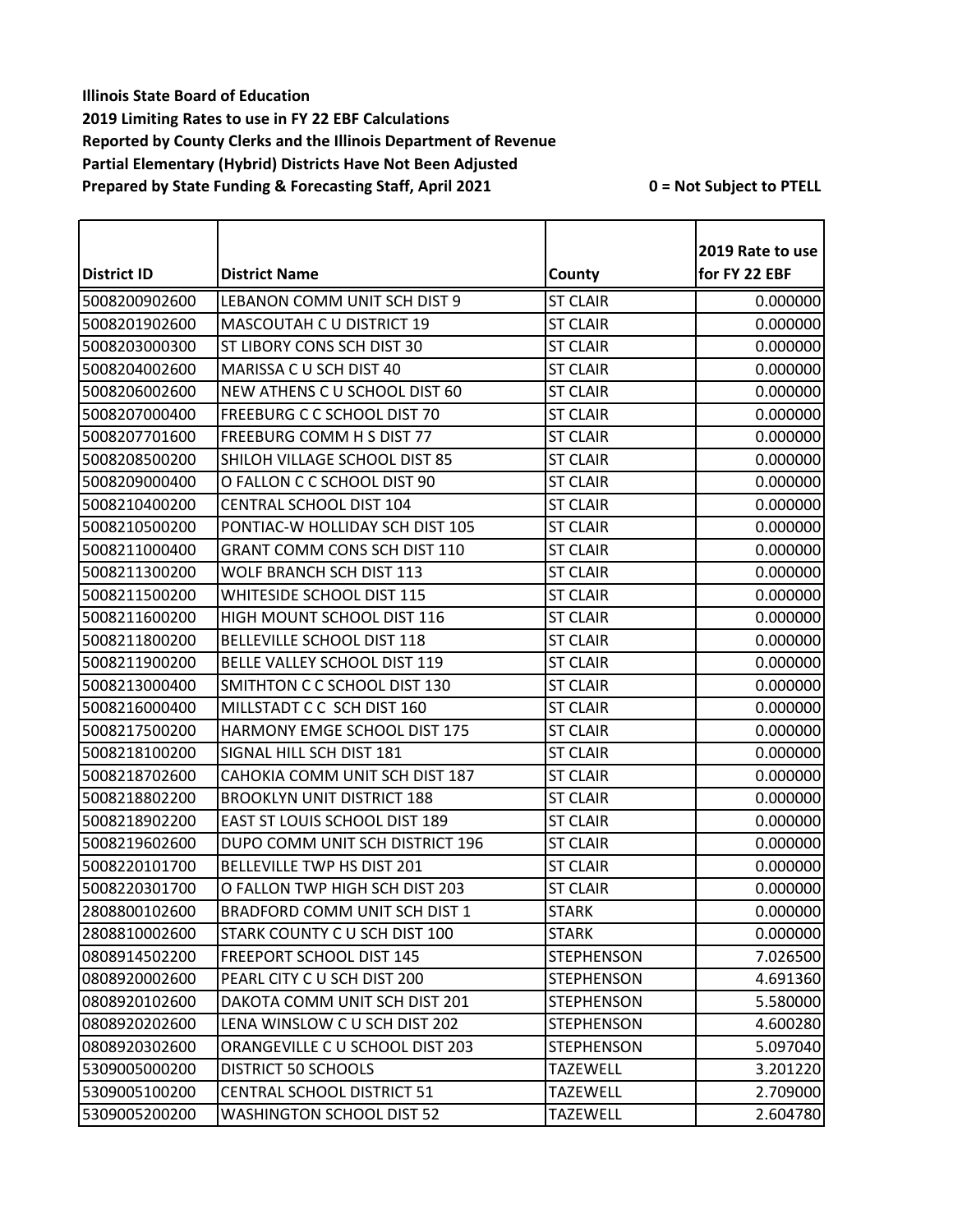|               |                                       |                  | 2019 Rate to use |
|---------------|---------------------------------------|------------------|------------------|
| District ID   | <b>District Name</b>                  | County           | for FY 22 EBF    |
| 5309007600200 | CREVE COEUR SCHOOL DISTRICT 76        | <b>TAZEWELL</b>  | 2.631840         |
| 5309008500200 | ROBEIN SCHOOL DISTRICT 85             | <b>TAZEWELL</b>  | 4.564850         |
| 5309008600200 | <b>EAST PEORIA SCHOOL DISTRICT 86</b> | <b>TAZEWELL</b>  | 3.320820         |
| 5309009800200 | RANKIN COMMUNITY SCHOOL DIST 98       | <b>TAZEWELL</b>  | 3.483510         |
| 5309010200200 | N PEKIN & MARQUETTE HGHT S D 102      | <b>TAZEWELL</b>  | 2.785400         |
| 5309010800200 | PEKIN PUBLIC SCHOOL DIST 108          | <b>TAZEWELL</b>  | 3.366020         |
| 5309013700200 | SOUTH PEKIN SCHOOL DIST 137           | <b>TAZEWELL</b>  | 2.538780         |
| 5309030301600 | PEKIN COMM H S DIST 303               | TAZEWELL         | 2.062450         |
| 5309030801600 | WASHINGTON COMM H S DIST 308          | <b>TAZEWELL</b>  | 2.606570         |
| 5309030901600 | EAST PEORIA COMM H S DIST 309         | <b>TAZEWELL</b>  | 2.127150         |
| 5309060600400 | SPRING LAKE C C SCH DIST 606          | <b>TAZEWELL</b>  | 3.773460         |
| 5309070102600 | DEER CREEK-MACKINAW CUSD 701          | <b>TAZEWELL</b>  | 0.000000         |
| 5309070202600 | TREMONT COMM UNIT DIST 702            | <b>TAZEWELL</b>  | 4.288640         |
| 5309070302600 | DELAVAN COMM UNIT DIST 703            | <b>TAZEWELL</b>  | 5.045410         |
| 5309070902600 | MORTON C U SCHOOL DISTRICT 709        | <b>TAZEWELL</b>  | 5.102630         |
| 3009101600400 | LICK CREEK C C SCH DISTRICT 16        | <b>UNION</b>     | 1.741660         |
| 3009101702200 | <b>COBDEN SCH UNIT DIST 17</b>        | <b>UNION</b>     | 2.836170         |
| 3009103700400 | ANNA C C SCH DIST 37                  | <b>UNION</b>     | 1.973250         |
| 3009104300400 | JONESBORO C C SCHOOL DIST 43          | <b>UNION</b>     | 0.000000         |
| 3009106602200 | DONGOLA SCH UNIT DIST 66              | <b>UNION</b>     | 4.220010         |
| 3009108101600 | ANNA JONESBORO COMM H S DIST 81       | <b>UNION</b>     | 0.000000         |
| 3009108402600 | SHAWNEE C U SCH DIST 84               | <b>UNION</b>     | 0.000000         |
| 5409200102600 | BISMARCK HENNING C U SCHOOL DIST      | VERMILION        | 0.000000         |
| 5409200202600 | WESTVILLE C U SCHOOL DIST 2           | <b>VERMILION</b> | 0.000000         |
| 5409200402600 | GEORGETOWN-RIDGE FARM C U D 4         | VERMILION        | 0.000000         |
| 5409200702600 | ROSSVILLE-ALVIN CU SCH DIST 7         | <b>VERMILION</b> | 0.000000         |
| 5409201002600 | POTOMAC C U SCH DIST 10               | VERMILION        | 0.000000         |
| 5409201102600 | <b>HOOPESTON AREA C U SCH DIST 11</b> | VERMILION        | 0.000000         |
| 5409206100300 | ARMSTRONG-ELLIS CONS SCH DIST 61      | <b>VERMILION</b> | 0.000000         |
| 5409207602600 | OAKWOOD COMM UNIT DIST #76            | VERMILION        | 0.000000         |
| 5409211802400 | DANVILLE C C SCHOOL DIST 118          | VERMILION        | 0.000000         |
| 5409222501700 | <b>ARMSTRONG TWP HS DIST 225</b>      | VERMILION        | 0.000000         |
| 5409251202600 | <b>SALT FORK CUD 512</b>              | <b>VERMILION</b> | 0.000000         |
| 2009301702400 | ALLENDALE C C SCHOOL DIST 17          | WABASH           | 0.000000         |
| 2009334802600 | WABASH C U SCH DIST 348               | WABASH           | 0.000000         |
| 3309423802600 | MONMOUTH-ROSEVILLE                    | WARREN           | 0.000000         |
| 3309430402600 | <b>UNITED CUSD 304</b>                | WARREN           | 0.000000         |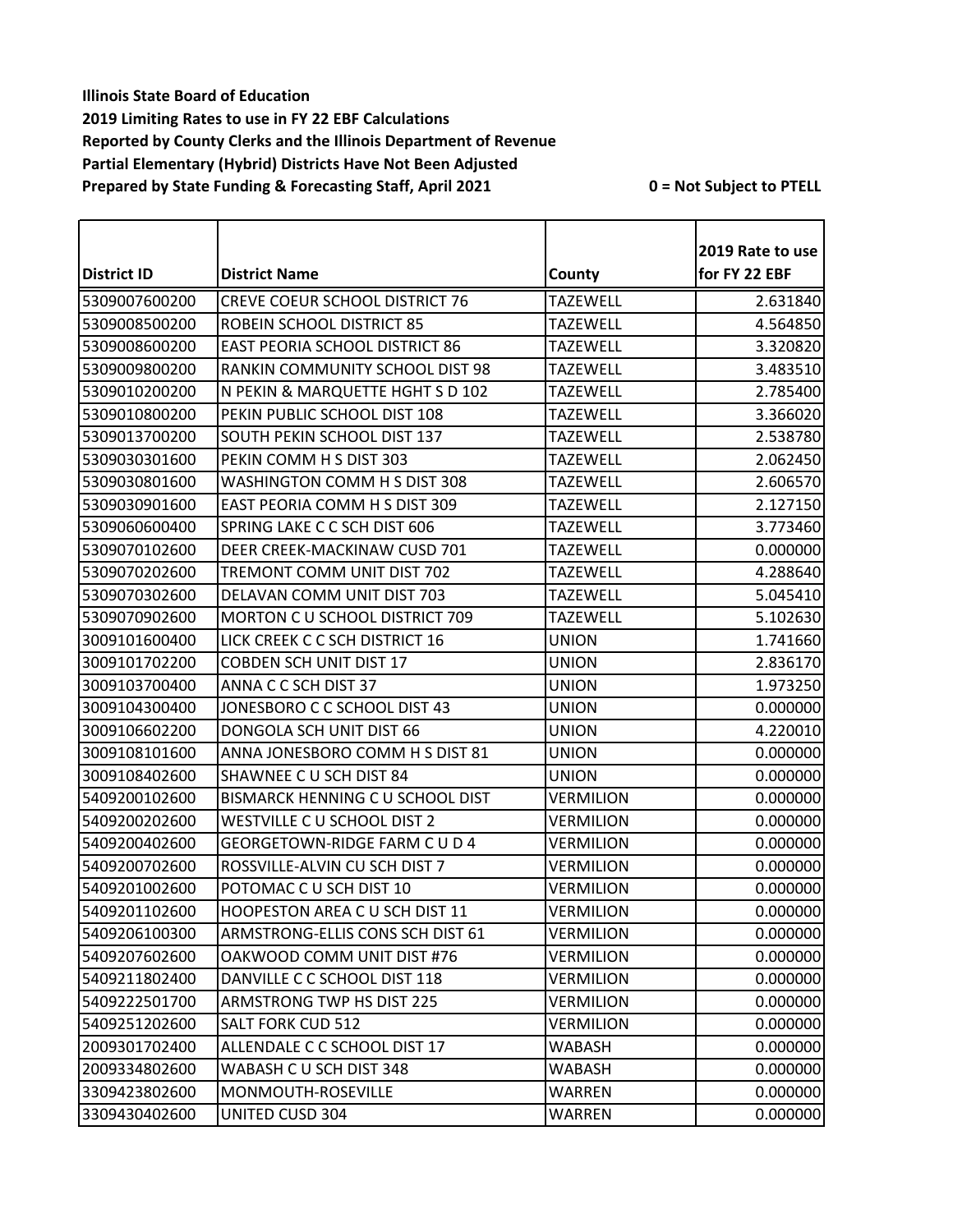|                    |                                     |                   | 2019 Rate to use |
|--------------------|-------------------------------------|-------------------|------------------|
| <b>District ID</b> | <b>District Name</b>                | County            | for FY 22 EBF    |
| 1309500100400      | OAKDALE C C SCHOOL DISTRICT 1       | WASHINGTON        | 0.000000         |
| 1309501002600      | WEST WASHINGTON CO C U DIST 10      | <b>WASHINGTON</b> | 3.647980         |
| 1309501100400      | IRVINGTON C C SCH DISTRICT 11       | WASHINGTON        | 3.316660         |
| 1309501500400      | <b>ASHLEY C C SCH DISTRICT 15</b>   | <b>WASHINGTON</b> | 0.000000         |
| 1309504900400      | NASHVILLE C C SCH DISTRICT 49       | WASHINGTON        | 2.889570         |
| 1309509901600      | NASHVILLE COMM H S DISTRICT 99      | WASHINGTON        | 0.000000         |
| 2009600600400      | NEW HOPE C C SCHOOL DIST 6          | <b>WAYNE</b>      | 0.000000         |
| 2009601400400      | <b>GEFF C C SCHOOL DISTRICT 14</b>  | <b>WAYNE</b>      | 0.000000         |
| 2009601700400      | JASPER COMM CONS SCHOOL DIST 17     | <b>WAYNE</b>      | 0.000000         |
| 2009610002600      | WAYNE CITY C U SCHOOL DIST 100      | WAYNE             | 0.000000         |
| 2009611200400      | FAIRFIELD PUBLIC SCHOOL DIST 112    | <b>WAYNE</b>      | 0.000000         |
| 2009620002600      | NORTH WAYNE C U SCHOOL DIST 200     | WAYNE             | 0.000000         |
| 2009622501600      | <b>FAIRFIELD COMM H S DIST 225</b>  | WAYNE             | 0.000000         |
| 2009700102600      | <b>GRAYVILLE C U SCHOOL DIST 1</b>  | <b>WHITE</b>      | 0.000000         |
| 2009700302600      | NORRIS CITY-OMAHA-ENFIELD CUSD 3    | WHITE             | 0.000000         |
| 2009700502600      | CARMI-WHITE COUNTY C U S DIST 5     | <b>WHITE</b>      | 0.000000         |
| 4709800102600      | ERIE COMM UNIT SCH DIST 1           | <b>WHITESIDE</b>  | 0.000000         |
| 4709800202600      | RIVER BEND COMM UNIT DIST 2         | <b>WHITESIDE</b>  | 0.000000         |
| 4709800302600      | PROPHETSTOWN-LYNDON-TAMPICO CUSD3   | <b>WHITESIDE</b>  | 0.000000         |
| 4709800502600      | STERLING C U DIST 5                 | WHITESIDE         | 0.000000         |
| 4709800602600      | MORRISON COMM UNIT SCH DIST 6       | <b>WHITESIDE</b>  | 0.000000         |
| 4709801300200      | ROCK FALLS ELEMENTARY SCH DIST 13   | WHITESIDE         | 0.000000         |
| 4709802000200      | EAST COLOMA - NELSON CESD 20        | <b>WHITESIDE</b>  | 0.000000         |
| 4709814500400      | MONTMORENCY C C SCH DIST 145        | <b>WHITESIDE</b>  | 0.000000         |
| 4709830101700      | ROCK FALLS TWP H S DIST 301         | <b>WHITESIDE</b>  | 0.000000         |
| 5609901700200      | <b>CHANNAHON SCHOOL DISTRICT 17</b> | <b>WILL</b>       | 2.801200         |
| 56099030C0400      | TROY COMM CONS SCH DIST 30C         | <b>WILL</b>       | 3.371900         |
| 56099033C0400      | HOMER COMM CONS SCH DIST 33C        | <b>WILL</b>       | 3.996100         |
| 56099070C0400      | LARAWAY C C SCHOOL DIST 70C         | <b>WILL</b>       | 2.715500         |
| 5609908100200      | UNION SCHOOL DIST 81                | <b>WILL</b>       | 3.013900         |
| 5609908400200      | ROCKDALE SCHOOL DISTRICT 84         | <b>WILL</b>       | 2.262300         |
| 5609908600500      | JOLIET SCHOOL DIST 86               | WILL              | 3.092400         |
| 5609908800200      | <b>CHANEY-MONGE SCH DISTRICT 88</b> | WILL              | 2.851300         |
| 56099088A0200      | RICHLAND SCHOOL DIST 88A            | WILL              | 2.606500         |
| 5609908900200      | <b>FAIRMONT SCHOOL DISTRICT 89</b>  | WILL              | 4.637700         |
| 5609909000200      | TAFT SCHOOL DISTRICT 90             | WILL              | 2.697200         |
| 5609909100200      | LOCKPORT SCHOOL DIST 91             | <b>WILL</b>       | 3.315200         |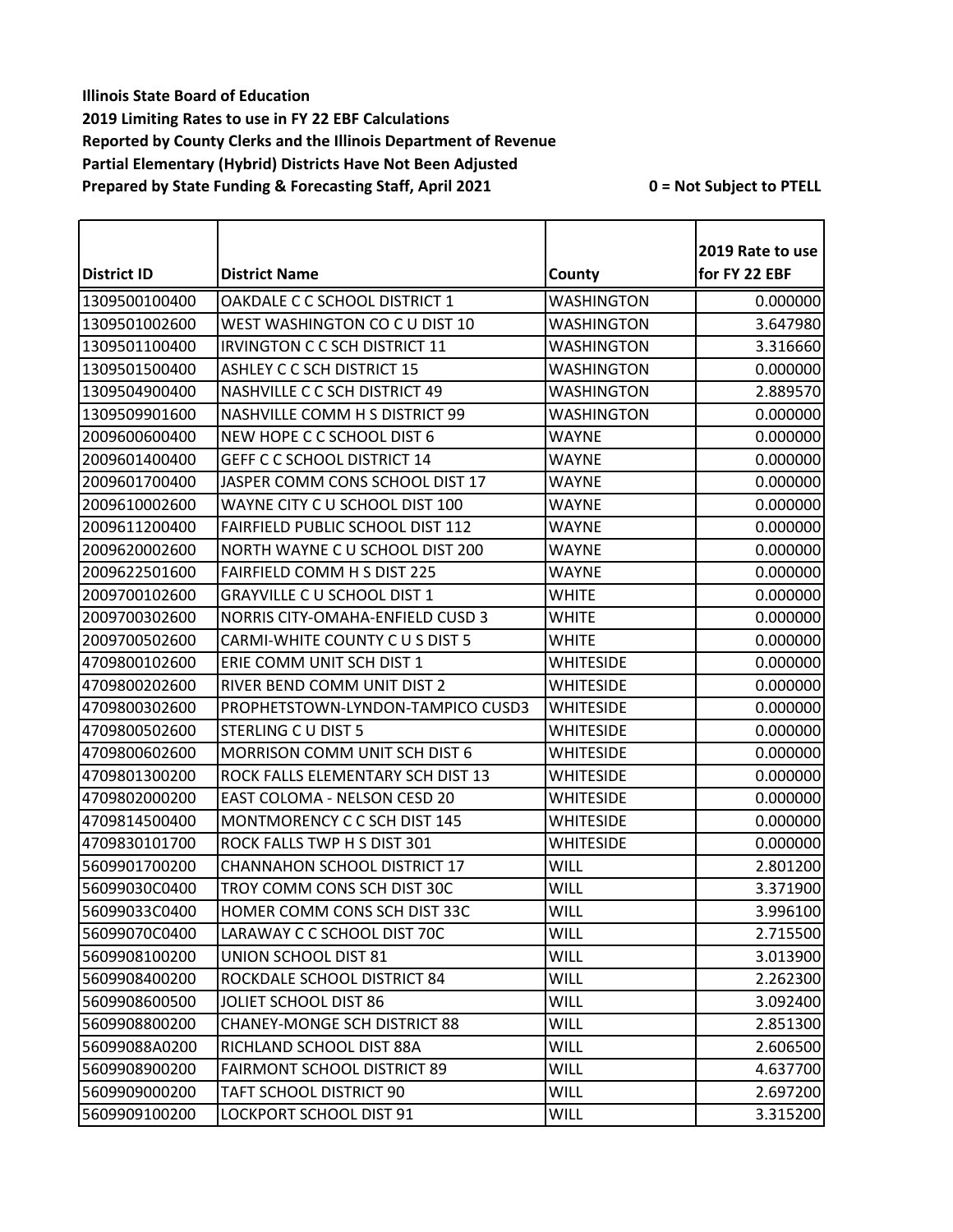|                    |                                  |                   | 2019 Rate to use |
|--------------------|----------------------------------|-------------------|------------------|
| <b>District ID</b> | <b>District Name</b>             | County            | for FY 22 EBF    |
| 5609909200200      | WILL COUNTY SCHOOL DISTRICT 92   | <b>WILL</b>       | 2.969200         |
| 5609911400200      | MANHATTAN SCHOOL DIST 114        | <b>WILL</b>       | 3.820900         |
| 5609912200200      | NEW LENOX SCHOOL DIST 122        | <b>WILL</b>       | 3.226800         |
| 56099157C0400      | FRANKFORT C C SCH DIST 157C      | <b>WILL</b>       | 3.541900         |
| 5609915900200      | MOKENA SCHOOL DIST 159           | <b>WILL</b>       | 2.796700         |
| 5609916100200      | SUMMIT HILL SCHOOL DIST 161      | <b>WILL</b>       | 3.469600         |
| 56099200U2600      | BEECHER C U SCH DIST 200U        | <b>WILL</b>       | 5.314500         |
| 56099201U2600      | CRETE MONEE C U SCHOOL DIST 201U | WILL              | 6.484000         |
| 5609920202200      | PLAINFIELD SCHOOL DIST 202       | <b>WILL</b>       | 4.639300         |
| 5609920300400      | ELWOOD C C SCH DIST 203          | <b>WILL</b>       | 2.590700         |
| 5609920401700      | JOLIET TWP HS DIST 204           | <b>WILL</b>       | 2.301000         |
| 5609920501700      | LOCKPORT TWP HS DIST 205         | <b>WILL</b>       | 1.900300         |
| 56099207U2600      | PEOTONE C U SCH DIST 207U        | <b>WILL</b>       | 3.081800         |
| 56099209U2600      | WILMINGTON C U SCH DIST 209U     | <b>WILL</b>       | 3.272000         |
| 5609921001600      | LINCOLN WAY COMM H S DIST 210    | WILL              | 1.692700         |
| 56099255U2600      | REED CUSTER C U SCH DIST 255U    | <b>WILL</b>       | 3.923600         |
| 56099365U2600      | VALLEY VIEW CUSD #365U           | <b>WILL</b>       | 5.833100         |
| 2110000102600      | JOHNSTON CITY C U SCH DIST 1     | WILLIAMSON        | 3.856670         |
| 2110000202600      | MARION COMM UNIT SCH DIST 2      | WILLIAMSON        | 4.109970         |
| 2110000302600      | CRAB ORCHARD C U SCH DIST 3      | WILLIAMSON        | 3.954310         |
| 2110000402600      | HERRIN C U SCH DIST 4            | <b>WILLIAMSON</b> | 3.771120         |
| 2110000502600      | CARTERVILLE C U SCH DIST 5       | <b>WILLIAMSON</b> | 3.631450         |
| 0410112202200      | HARLEM UNIT DIST 122             | <b>WINNEBAGO</b>  | 6.925900         |
| 0410113100400      | KINNIKINNICK C C SCH DIST 131    | <b>WINNEBAGO</b>  | 3.918600         |
| 0410113300400      | PRAIRIE HILL C C SCH DIST 133    | <b>WINNEBAGO</b>  | 3.128300         |
| 0410113400400      | SHIRLAND C C SCHOOL DIST 134     | <b>WINNEBAGO</b>  | 3.876300         |
| 0410114000400      | <b>ROCKTON SCH DIST 140</b>      | WINNEBAGO         | 3.493100         |
| 0410120502500      | ROCKFORD SCHOOL DIST 205         | WINNEBAGO         | 6.434600         |
| 0410120701600      | HONONEGAH COMM H S DIST 207      | <b>WINNEBAGO</b>  | 2.354000         |
| 0410132002600      | SOUTH BELOIT C U SCH DIST 320    | <b>WINNEBAGO</b>  | 5.007900         |
| 0410132102600      | PECATONICA C U SCH DIST 321      | WINNEBAGO         | 5.807500         |
| 0410132202600      | DURAND C U SCH DIST 322          | <b>WINNEBAGO</b>  | 7.188900         |
| 0410132302600      | WINNEBAGO C U SCH DIST 323       | WINNEBAGO         | 6.262500         |
| 5310200100400      | METAMORA C C SCH DIST 1          | <b>WOODFORD</b>   | 0.000000         |
| 5310200200400      | RIVERVIEW C C SCHOOL DISTRICT 2  | <b>WOODFORD</b>   | 0.000000         |
| 5310200602600      | <b>FIELDCREST CUSD #6</b>        | <b>WOODFORD</b>   | 0.000000         |
| 5310201102600      | EL PASO-GRIDLEY CUSD 11          | <b>WOODFORD</b>   | 0.000000         |